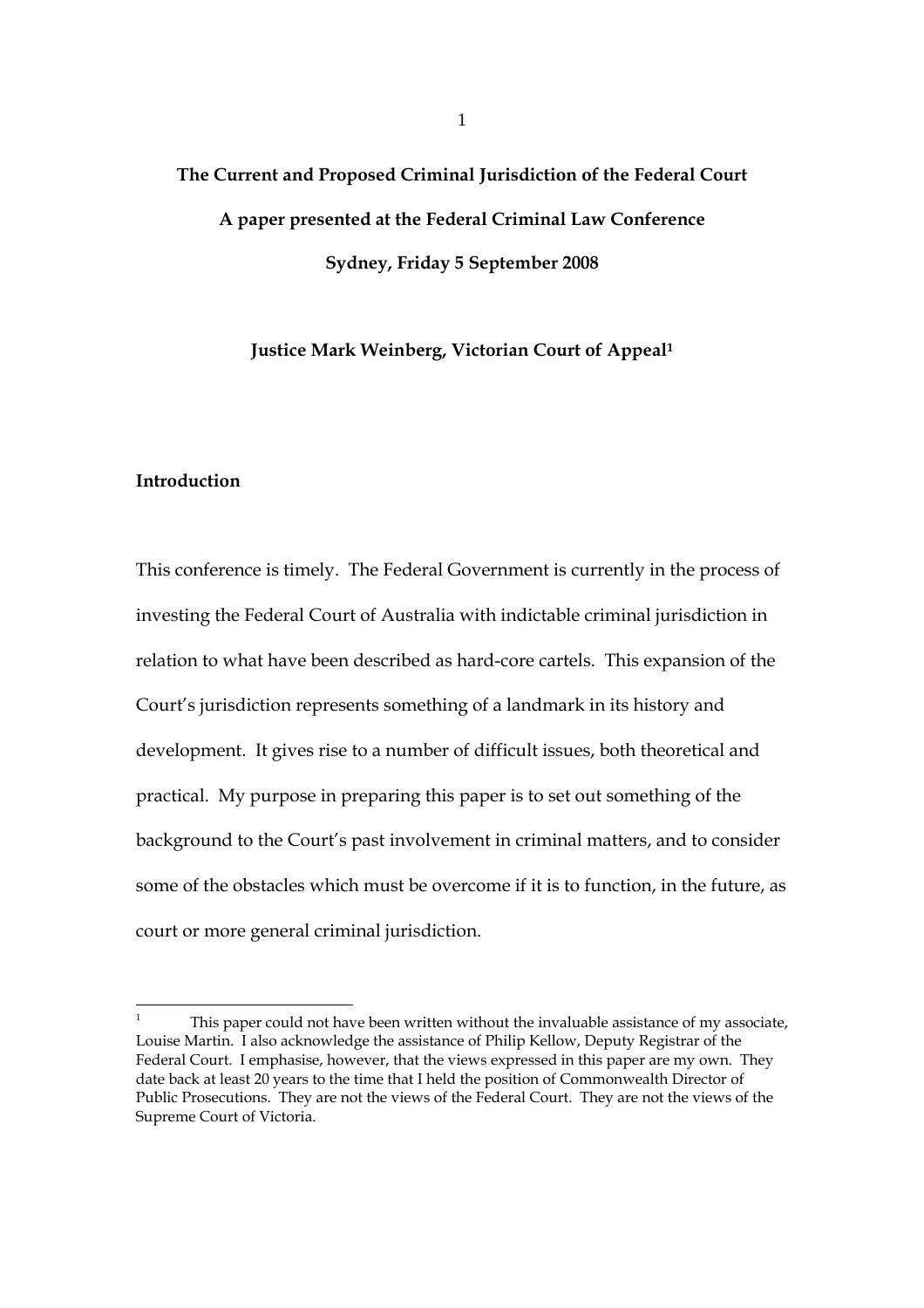## **Background**

In the early years of federation, the Commonwealth Government had almost nothing to say on the subject of criminal law. The *Crimes Act 1914* (Cth) created a number of new offences, some of them of a general character. However, these were modest in scope and largely confined to the protection of Commonwealth interests.

It was not until the 1980s that federal criminal law came into its own. Heroin, in particular, was being brought into this country on an unprecedented scale. In addition the discovery of the 'bottom of the harbour' tax schemes, and other forms of revenue fraud, led to the creation of new Commonwealth agencies, including the Director of Public Prosecutions and the National Crime Authority.

By the end of the 1980s, it was clear that federal criminal law had become a discrete and important branch of the criminal law more generally. It operated alongside State and Territory criminal law. It raised complex issues involving federal jurisdiction and constitutional and administrative law. Those who practised in the field soon learned that they had to familiarise themselves with a host of statutes involving different rules of procedure, evidence, and principles of substantive law. The introduction of the new sentencing provisions into the *Crimes Act 1914* at about that time brought about its own difficulties.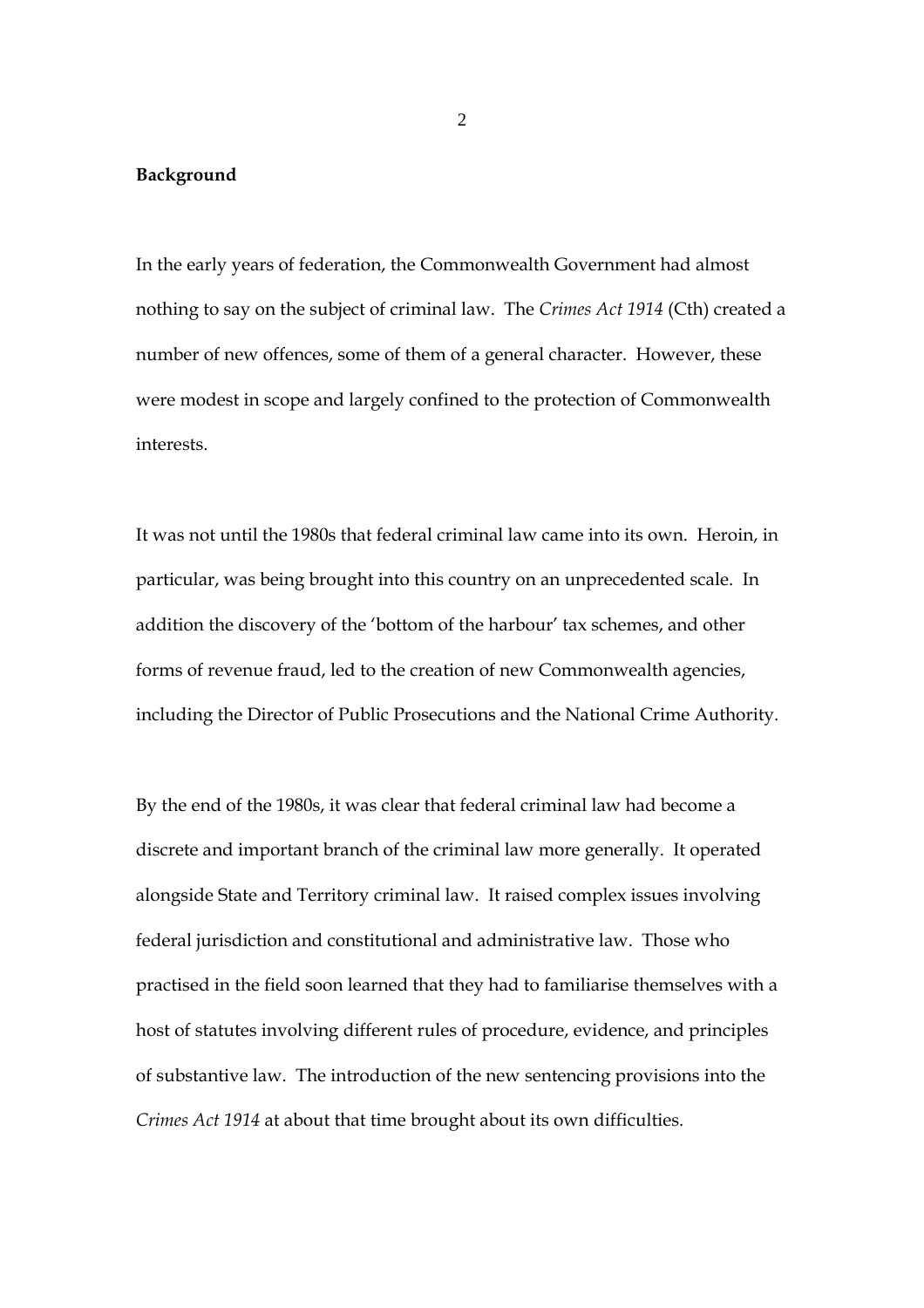The past decade has seen the federalisation of aspects of the criminal law continue unabated. The enactment of the Commonwealth Criminal Code in 1995, and its gradual evolution, has already had a profound impact upon conceptual thinking in the field of general principles of criminal responsibility. It has also criminalised a range of conduct never previously encountered in this country; for example, people smuggling, terrorism, crimes against humanity and related offences, sexual slavery and trafficking in persons.

The expansion of federal criminal law into new areas of human activity is likely to continue. Yet, since federation, almost all federal offences have been, and continue to be, prosecuted in State and Territory courts. Unlike the position in the United States, there are no federal criminal courts in this country. The Federal Court itself has had some exposure to the criminal law, but usually only as an incidental feature of some civil proceeding. Whether that limited role should continue is a question to which I shall return.

## **The autochthonous expedient – vesting federal jurisdiction in State Courts.**

First, a short excursus into constitutional law. Section 71 of the Constitution vests the judicial power of the Commonwealth in the High Court of Australia, such other federal courts as the Parliament creates, and such other courts as the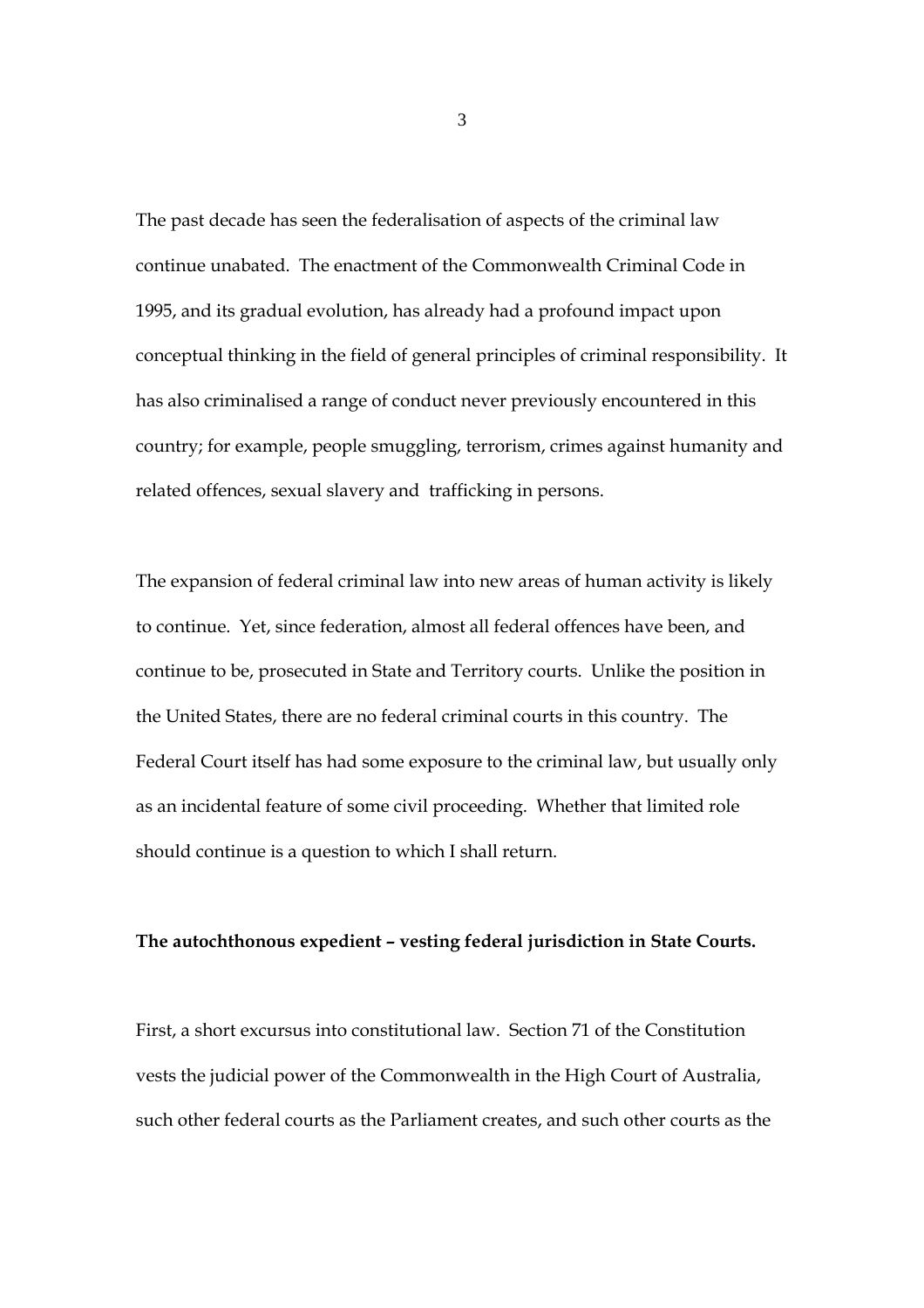Parliament invests with federal jurisdiction. The section does not expressly designate State courts as the potential repositories of federal jurisdiction. However, the prevailing view has always been that it confers upon the Parliament two options, namely the creation of a federal court system, or the investment of State courts with federal jurisdiction.

For the greater part of the twentieth century, the Commonwealth elected to utilise State courts to exercise federal jurisdiction rather than creating a federal court system to do so. That decision was taken largely for financial reasons. It was thought that establishing a separate layer of federal tribunals represented an unnecessary economic burden for a country with such a small population.

The use of State courts to exercise federal jurisdiction was famously described by the High Court in *Boilermakers2* as an "autochthonous expedient"; that is, something that was indigenous or native to this country and not to be found elsewhere. For example, no similar arrangement exists in the United States despite its almost identical federal structure.

There are of course limits on the power of the Parliament to invest State courts with federal jurisdiction. These are set out in s 77 of the Constitution, such that a

 $\frac{1}{2}$ 

*The Queen v Kirby; Ex parte Boilermakers' Society of Australia* (1956) 94 CLR 254 at 268.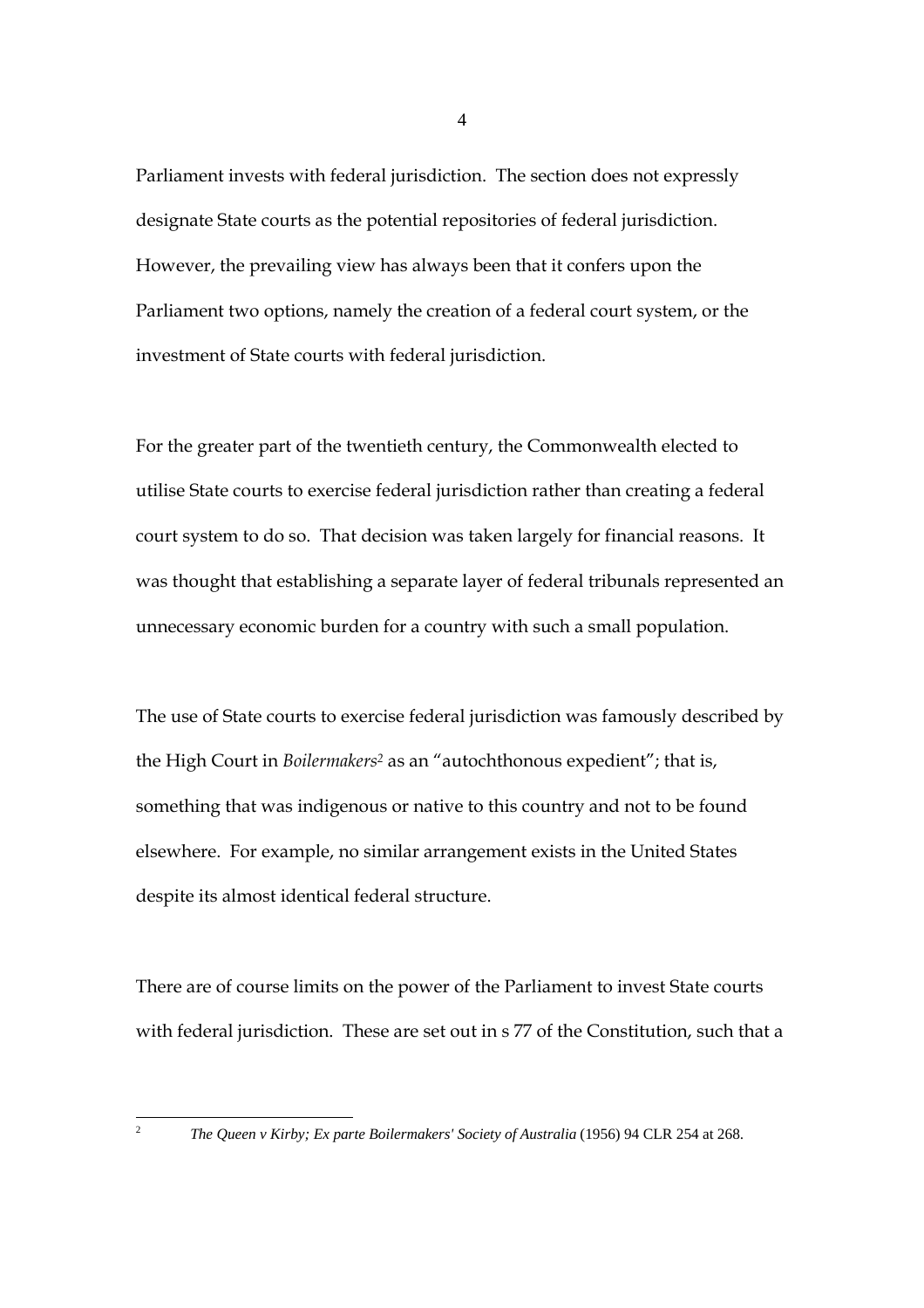grant of power to a State court will not be valid unless it is with respect to one of the, albeit wide, list of matters enumerated in ss 75 and 76.

Prior to the decision of the High Court in *Re Wakim,* 3 both the Federal and State courts could exercise each others' jurisdiction and regularly did so through crossvesting. Regrettably, it is now clear that the Constitution does not enable any federal court to exercise State judicial power, as such.

# **The establishment of the Federal Court**

The Federal Court was established by the *Federal Court of Australia Act 1976* (Cth). As a creature of statute, the Court has no inherent jurisdiction. However, this is of little consequence since it has implied powers that are of similar amplitude.

The Federal Court is a superior court of record, and is a court of law and equity.4 Its original jurisdiction is set out in s 19(1), which provides that the Court: " … has such original jurisdiction as is vested in it by laws made by the Parliament." Its appellate jurisdiction is set out in s 24.

It is apparent that the Court's jurisdiction is that given to it by statute. In the early days of its existence, that jurisdiction was somewhat narrowly confined,

 $\frac{1}{3}$ *Re Wakim; Ex parte McNally* (1999) 198 CLR 511 4

*Federal Court of Australia Act* (1976) s 5(2).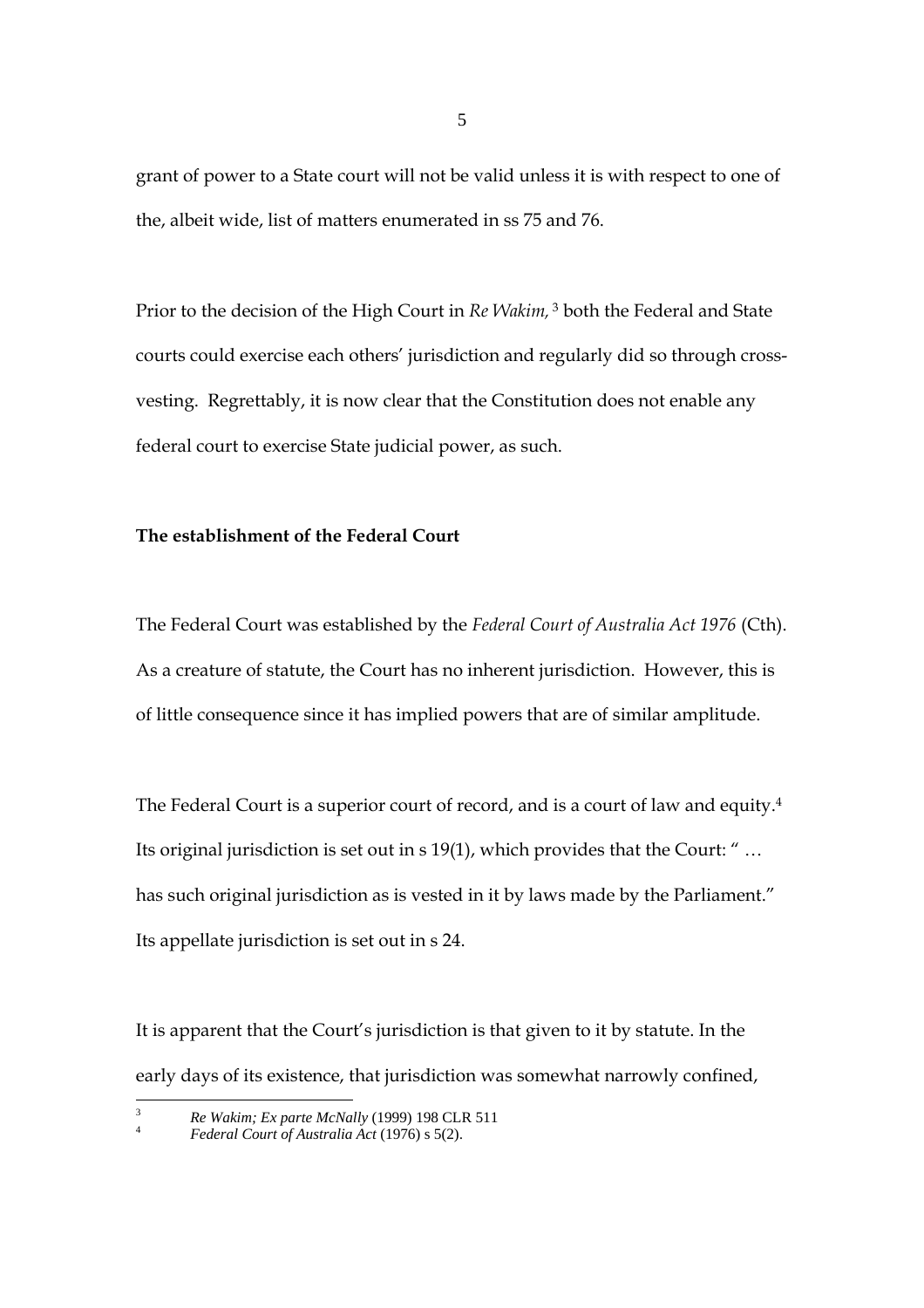consisting largely of industrial matters and bankruptcy together with a general jurisdiction under the *Trade Practices Act 1974* (Cth). It was also given jurisdiction under the *Administrative Decisions (Judicial Review) Act 1977* (Cth) and original jurisdiction to review decisions of the Administrative Appeals Tribunal pursuant to s 44 of the *Administrative Appeals Tribunal Act 1975* (Cth).

## **The enlargement of the Federal Court's civil jurisdiction**

While the Federal Court started out as a court whose limited jurisdiction was conferred by a short list of individually named statutes, this is no longer the case. In broad terms, the Court has a wide , almost exclusively, civil jurisdiction now given to it by over 150 federal statutes. The jurisdiction of the Court has expanded greatly over the years as Parliament began to use the powers available to it under ss 75 and 76 of the Constitution.

One of the first and most important stages in this process was the enactment in 1983 of s 39B(1) of the *Judiciary Act 1903* (Cth)*.* That section conferred upon the Court the same powers of judicial review as the High Court exercised under s 75(v) of the Constitution. In 1988, the Court's jurisdiction was expanded by the enactment of the *Admiralty Act 1988* (Cth), which conferred upon it wide-ranging powers in relation to admiralty and maritime matters.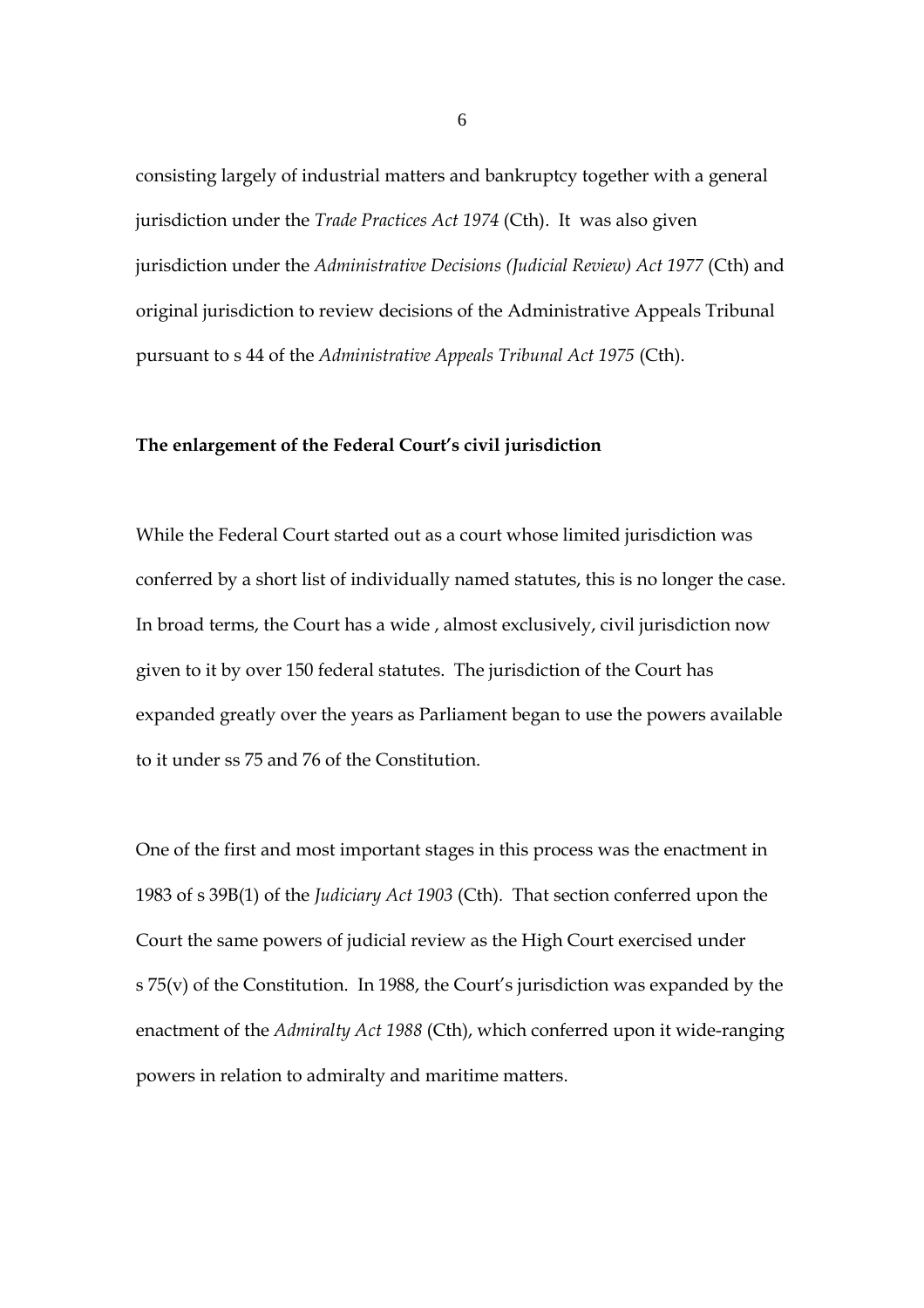However, the most important step towards transforming the Federal Court into a court of general federal jurisdiction came in 1997 with the enactment of s 39B(1A) of the *Judiciary Act.* That section provides:

*The original jurisdiction of the Federal Court of Australia also includes jurisdiction in any matter:* 

- *(a) in which the Commonwealth is seeking an injunction or a declaration; or*
- *(b) arising under the Constitution, or involving its interpretation; or*
- *(c) arising under any laws made by the Parliament, other than a matter in respect of which a criminal prosecution is instituted or any other criminal matter.* (Emphasis added.)

As a result of the enactment of s 39B(1A)(c), the Federal Court now has virtually unlimited jurisdiction in all non-criminal matters arising under any federal statute. If a Commonwealth Act is involved at any stage of a dispute, the Federal Court will have jurisdiction to resolve the whole of that dispute.

## **Limited criminal and quasi-criminal jurisdiction of the Federal Court**

As a result of the limitation contained within s39B(1A)(c), the Federal Court's criminal jurisdiction stands in marked contrast to that of its civil jurisdiction. It is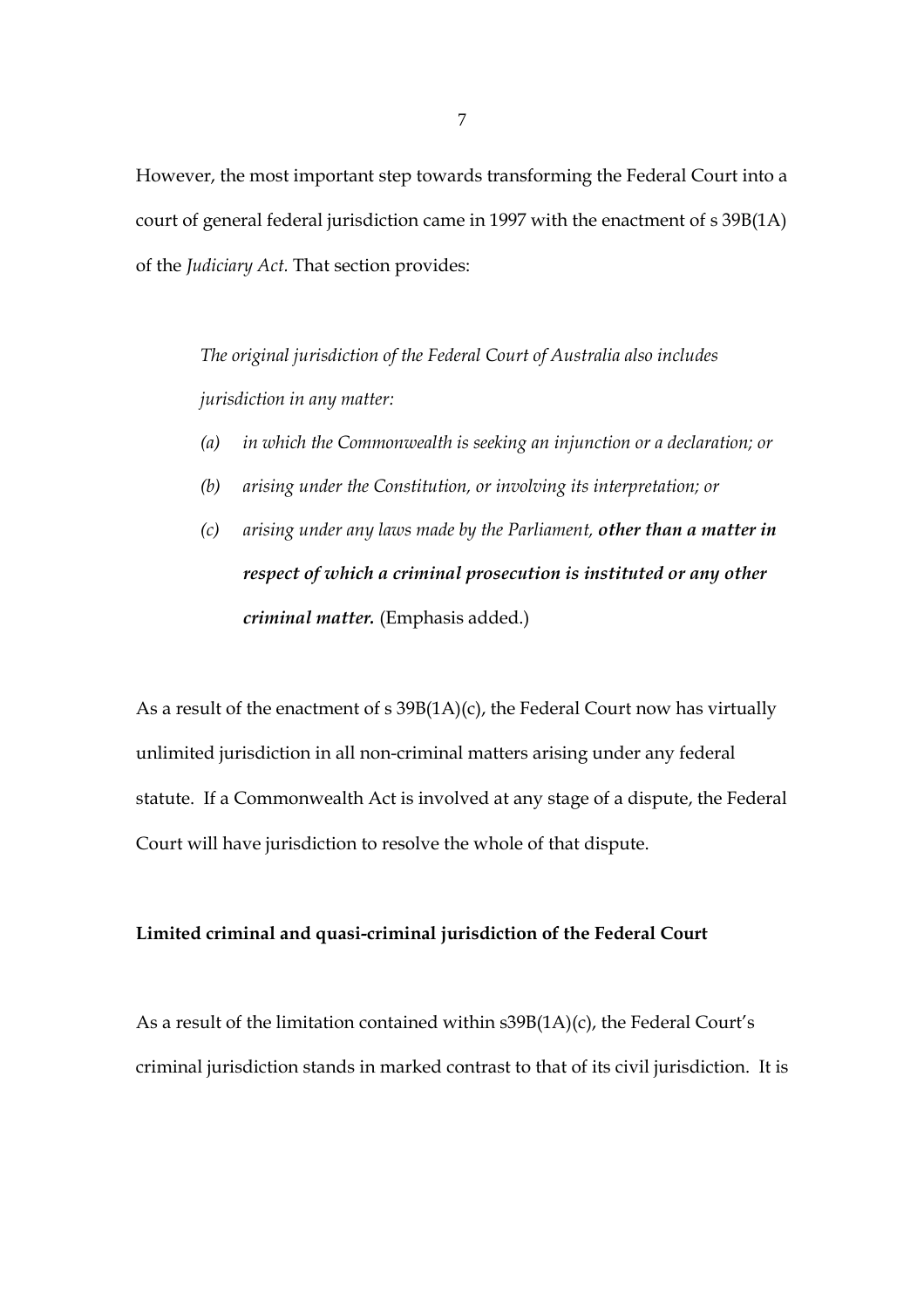only where a particular federal statute specifically confers criminal jurisdiction upon the Federal Court that it can deal with the matter.

That is not to say that the Federal Court has had nothing to do with the criminal law or determining criminal matters. The Court has jurisdiction to deal with a number of offences under federal law, most notably under the *Trade Practices Act* and the *Copyright Act 1968* (Cth).<sup>5</sup> In addition, the Court has long had a criminal jurisdiction in relation to industrial matters. It must be said, however, that these offences are all summary offences. They are not indictable; they do not ordinarily carry the possibility of terms of imprisonment.

Most federal statutes are silent as to the court which has jurisdiction to deal with proceedings for offences which they create. In such cases, s 68(2) of the *Judiciary Act* confers on State courts 'like jurisdiction' with respect to federal offences. Reference is then generally made to State law to determine whether the matter is to be treated as summary or indictable. The process is very complex.

The Federal Court, though rarely the repository of criminal prosecutions as such, has had a considerable involvement with the criminal law in other ways. The Court has wide powers to deal with contempt. It also encounters the criminal

<sup>5</sup> See, for example, *Trade Practices Act 1974* (Cth), s 163 and *Copyright Act 1968* (Cth), s 133A(1)  $& (3)$ .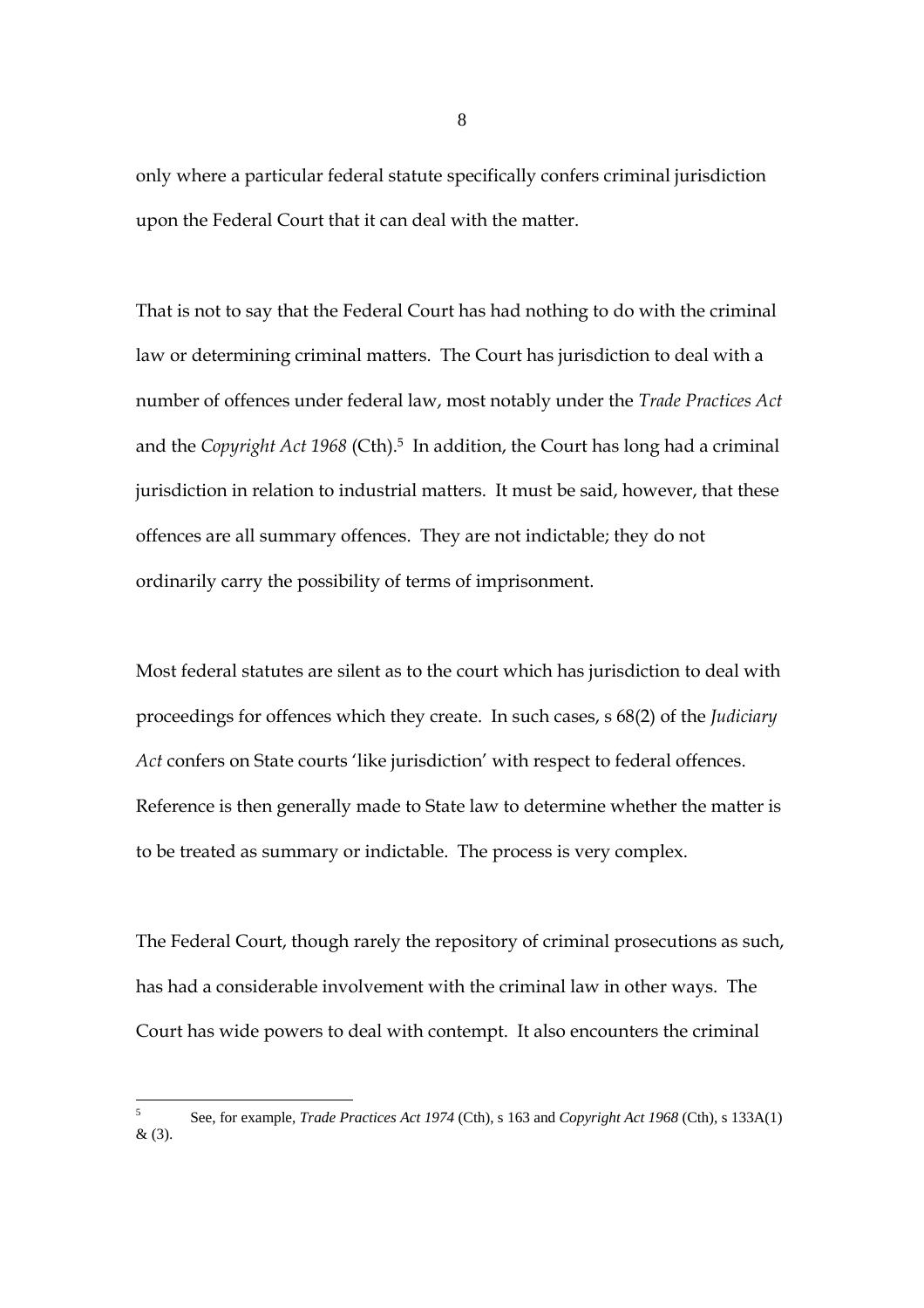law through judicial review of a wide range of administrative powers exercised as part of the criminal process. For example, there is a substantial jurisprudence within the Court regarding challenges to the validity of various warrants, the exercise of coercive powers as part of the process of information gathering, the decision to prosecute, and the decision to commit for trial. It is fair to say, however, that the Court's role in judicial review of such decisions has diminished greatly in recent years in line with the High Court's strong admonition against fragmentation of the criminal process. 6

The Federal Court also comes into contact with the criminal law through its oversight of the process of extradition, which often entails detailed consideration being given to substantive aspects of the criminal law. In addition, the criminal law comes into play at various points of the *Migration Act 1958* (Cth) when questions arise as to whether a permanent residency visa has been lawfully cancelled.

#### **Appellate jurisdiction of the Federal Court**

The Federal Court's criminal jurisdiction is enlivened in its purest sense when the Court hears criminal appeals from the Supreme Court of Norfolk Island. This occurs infrequently, but as part of the Federal Court's general appellate

<sup>6</sup> See *Yates v Wilson* (1989) 168 CLR 338 for an explanation as to why applications for judicial review of matters such as the decision to commit for trial have virtually died out.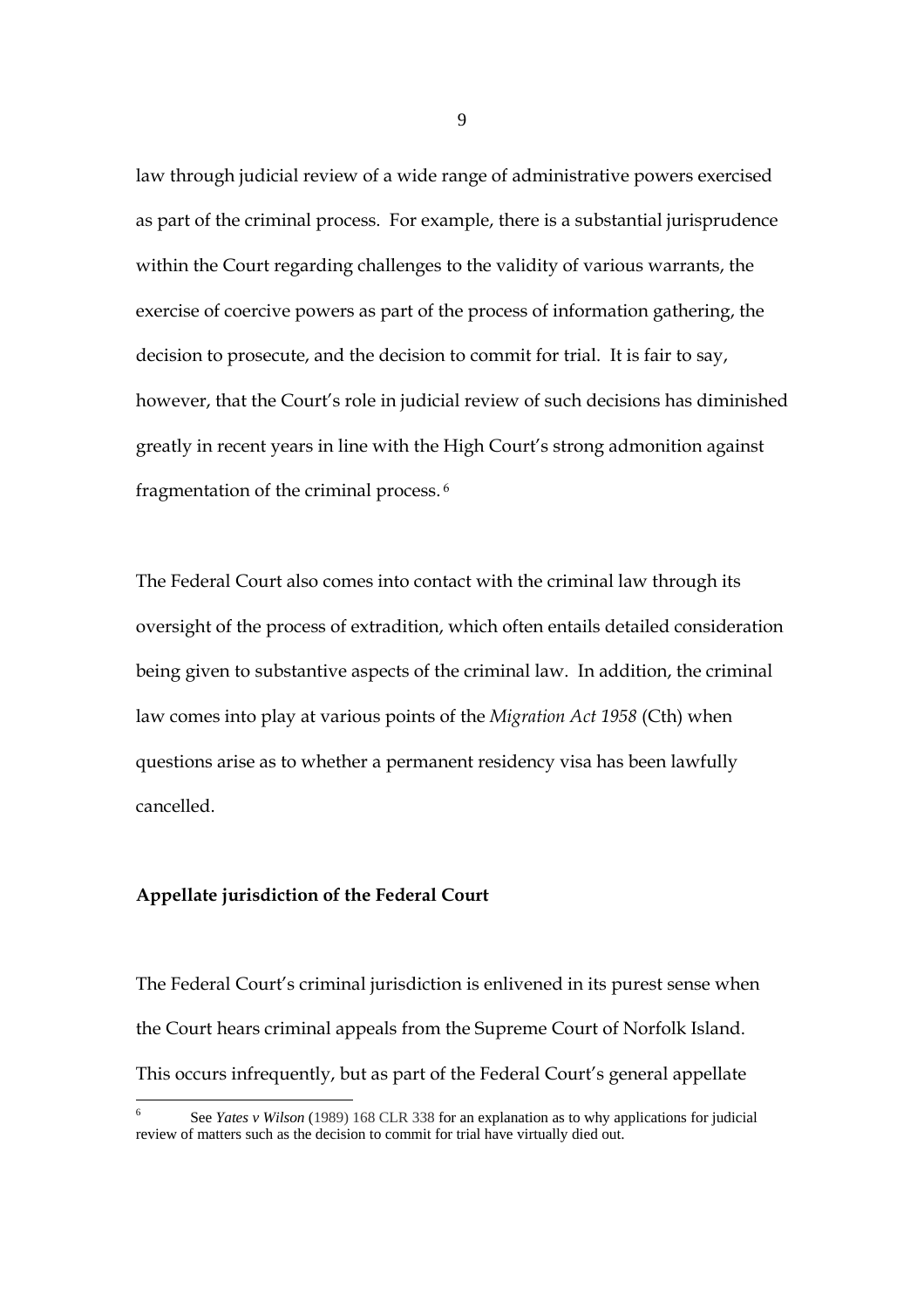jurisdiction in civil and criminal matters over that Court. Earlier this year, this resulted in the Federal Court hearing an appeal against the conviction of Glen McNeill for the murder of Janelle Patton.<sup>7</sup>

Previously, the Court exercised general appellate jurisdiction in both criminal and civil matters for the Australian Capital Territory and the Northern Territory. However, this jurisdiction was abolished when those Territories established their own appellate structures*.*

# **Proposal to criminalise cartel offences**

-<br>7

In a landmark development, the Federal Court is about to be given, for the first time, indictable criminal jurisdiction. This arises out of the proposal, now in the process of being implemented, to criminalise what is generally known as cartel conduct. As one commentator notes, it is well recognised that if, instead of competing with one another, enterprises manipulate their dealings with one another through agreements that divide up the market, society as a whole is not well served<sup>8</sup>

*McNeill v R* [2008] FCAFC 80. I happened to be the trial judge in that case.

<sup>8</sup> Russell Miller, *Miller's Annotated Trade Practices Act* (29<sup>th</sup> Ed, 2008) at 284.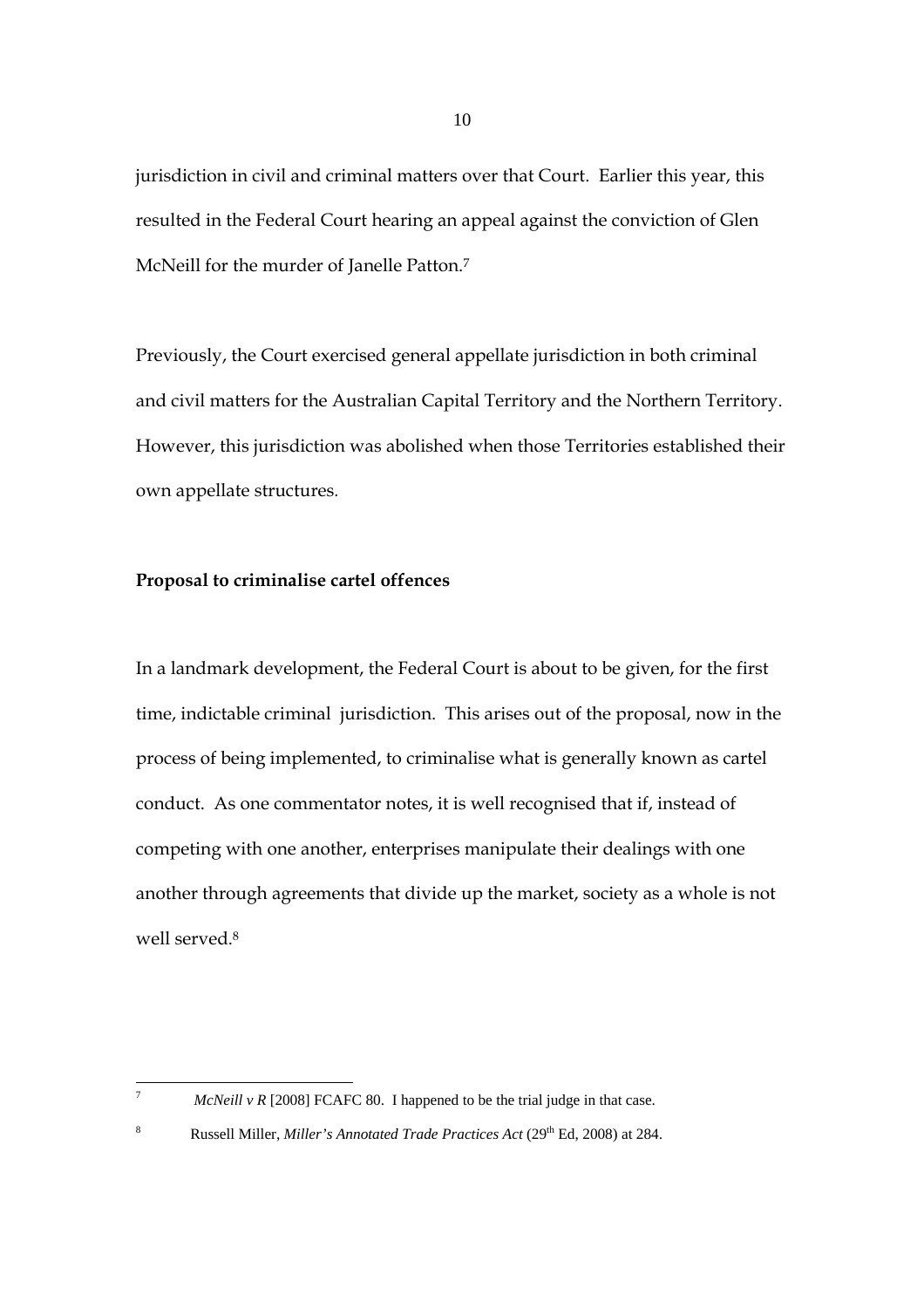Section 45 of the *Trade Practices Act* prohibits anti-competitive agreements, contracts, arrangements or understandings that have an anti-competitive purpose or likely effect. Such arrangements are regarded as a form of 'cheating', but have never attracted possible imprisonment as a sanction. That position is changing. Australia is about to come into line with many other countries in which such behaviour is regarded not only as reprehensible but as warranting criminal liability.

Section 45 of the *Trade Practices Act* prohibits a corporation from making a contract or arrangement or arriving at an understanding if the proposed contract arrangement or understanding contains what is described as an exclusionary provision, or one of its terms would have, or is likely to have, the effect of substantially lessening competition. Section 75B extends liability from corporations to individuals. Section 78 expressly provides that any breach of s 45 does not attract criminal sanctions. As already indicated, this is about to change.

I do not propose to go into the history of the current proposal to criminalise cartel conduct. Others will speak on that subject. It is sufficient simply to note that, in May 2002, the former government appointed a committee, headed by Sir Daryl Dawson, to conduct a review into the competition provisions of the *Trade Practices Act.* The committee recommended, inter alia, that the civil penalties regime under the Act be maintained but the maximum penalties for corporations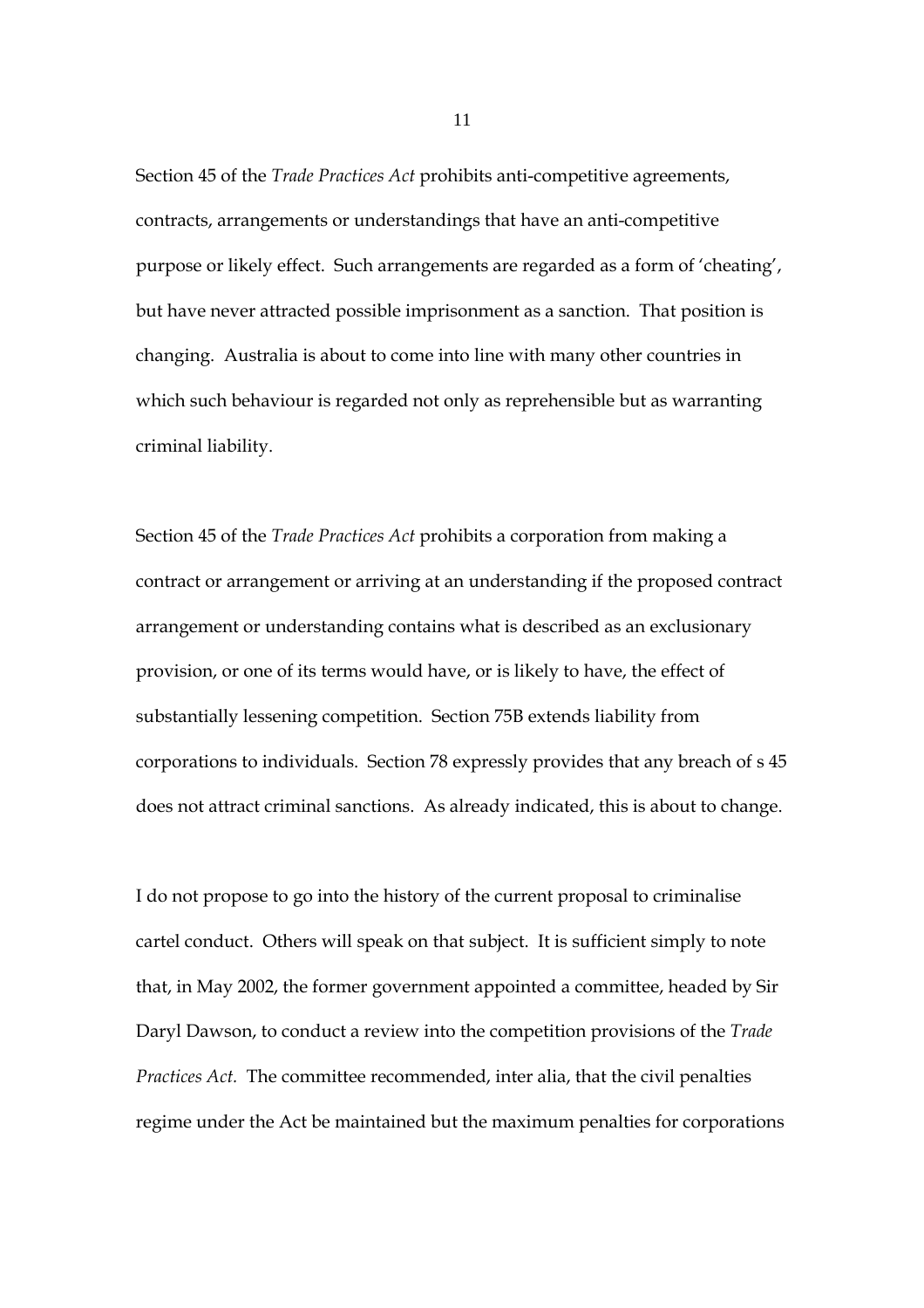be significantly increased. It also recommended that criminal penalties, including imprisonment of up to seven years for individuals, be introduced for what it termed "hard-core cartel behaviour", subject only to the resolution of an appropriate definition for that conduct.

On 24 June 2004, the Howard Government introduced into Parliament legislation amending s 76 of the *Trade Practices Act* to raise the maximum pecuniary penalty against corporations to bring it into line with the recommendations of the Dawson Committee. That legislation did not, however, render cartel conduct criminal.

In August 2007, the Government's website listed a Bill dealing with the criminalisation of serious cartel conduct, and another providing for an expansion of the Federal Court's limited criminal jurisdiction, as Bills it intended to introduce in the Spring sitting of Parliament. However, the federal election intervened, and these Bills were never introduced.

However, the criminalisation of serious cartel conduct has had bipartisan support. The Australian Labor Party pledged during the election campaign to introduce laws to criminalise serious cartel behaviour within the first 12 months of office. On 11 January 2008, an exposure draft of the *Trade Practices Amendment (Cartel Conduct and Other Measures) Bill 2008* (Cth), along with a discussion paper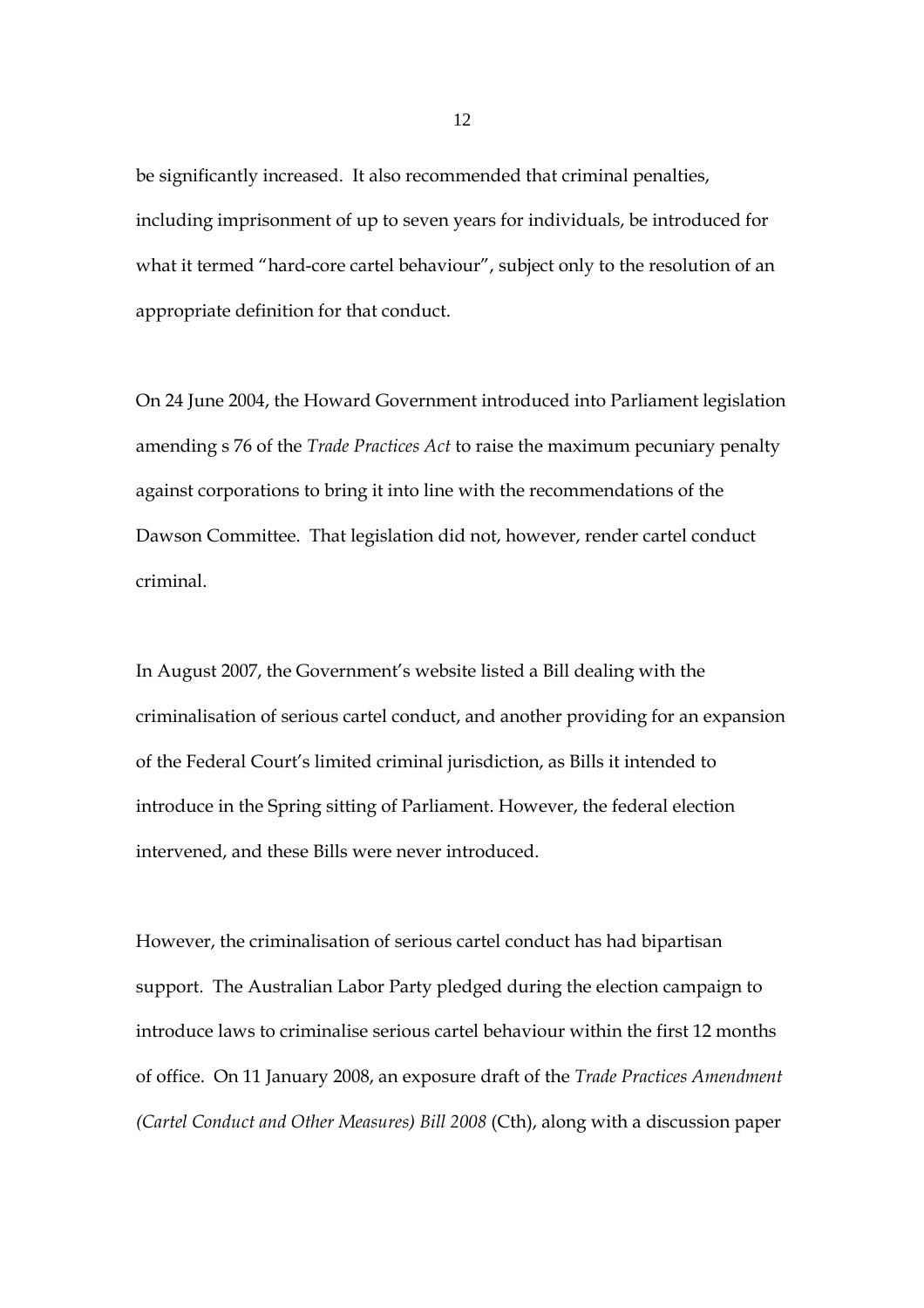and draft memorandum of understanding between the Australian Competition and Consumer Commission and the Commonwealth Director of Public Prosecutions, was released.

The exposure draft of the Bill foreshadowed two criminal offences under Part IV of the *Trade Practices Act,* and equivalent offences in the Competition Codes enacted in each State and Territory. It would be an offence to:

- make a contract, arrangement or understanding containing a cartel provision with the intention of dishonestly obtaining a benefit; or
- give effect to a cartel provision with the intention of dishonestly obtaining a benefit.

The Bill contained two pecuniary penalty provisions, which are substantively the same as those currently in the *Trade Practices Act*. Critically a proceeding with respect to a criminal cartel offence could be instituted in either the Federal Court, or in a State or Territory Supreme Court.

It was recently suggested that the Government has toughened its stance against cartel conduct by no longer insisting that the behaviour be dishonest in order to give rise to a criminal offence.9 There had been a great deal of criticism of this

<sup>9</sup> Matthew Drummond, 'Labor toughens up criminal cartel laws', *The Australian Financial Review,*  18 August 2008.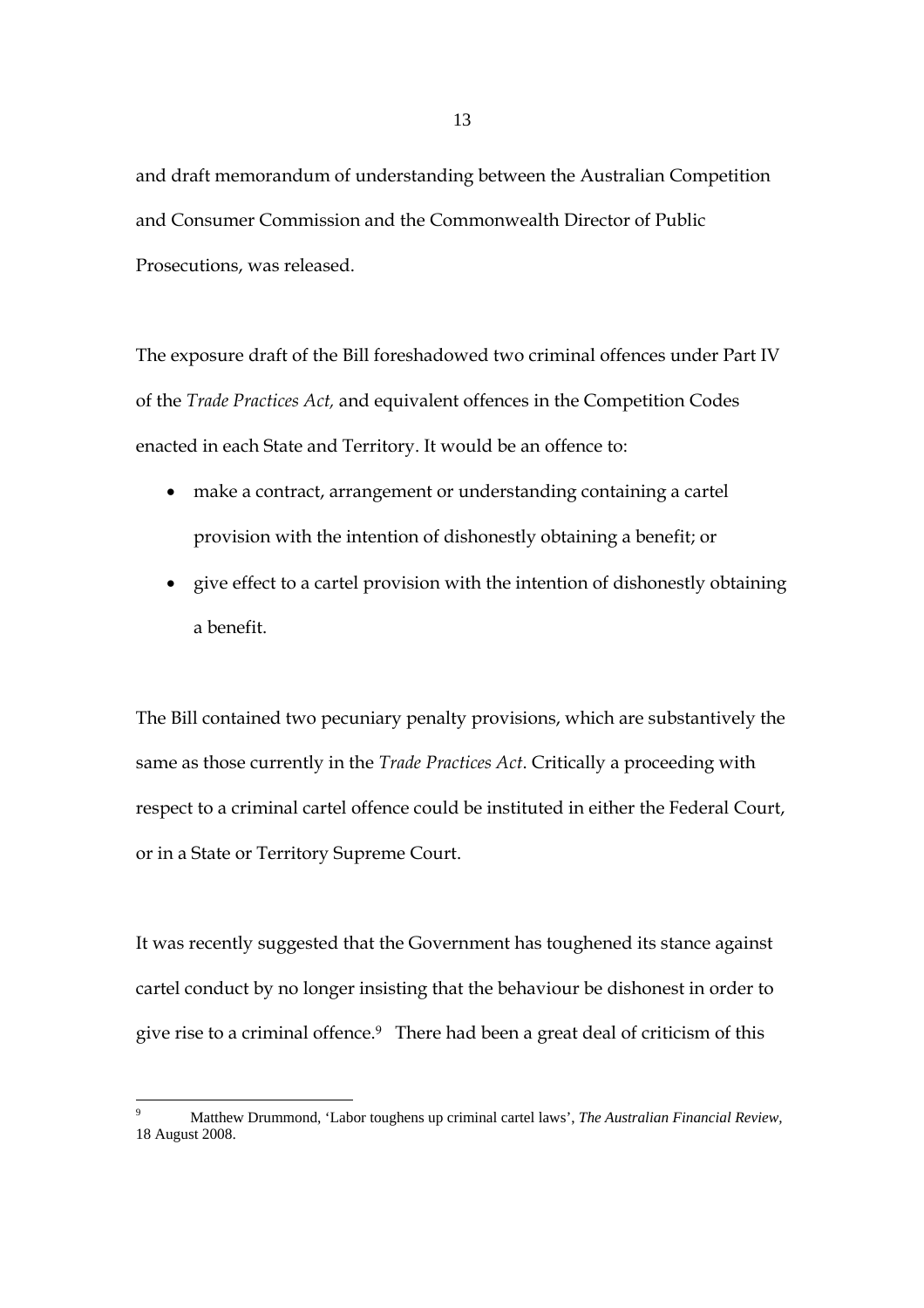requirement from a wide range of sources, and the Government appears to have accepted the force of that criticism. This means that there is likely to be a significant re-working of the key offence provision. Accordingly, the entire process of criminalization of cartel conduct appears to be still a work in progress.

# **Why vest criminal jurisdiction in cartel cases in the Federal Court?**

A recently retired judge of the High Court has publicly questioned the wisdom of a dual system of courts in this country, arguing that a single judicial hierarchy would operate more effectively and efficiently. 10 His remarks have been read by some as a call for the abolition of the Federal Court, though that is perhaps a simplistic view of his thesis. It is no secret that there was considerable opposition to the establishment of the Federal Court at the time of its creation, not always prompted by the purest of motives.

As a former Federal Court judge, and current Supreme Court judge, it is not appropriate that I engage in debate on this subject. However, I can say with confidence that, by any objective measure, the Federal Court has achieved great success as a court of general civil jurisdiction. I know that it is held in high regard, not just in this country, but also overseas.

 $10\,$ 10 The Hon. Ian Callinan QC, 'Imagining a judiciary for a new republic', *The Australian,* August 22 2008.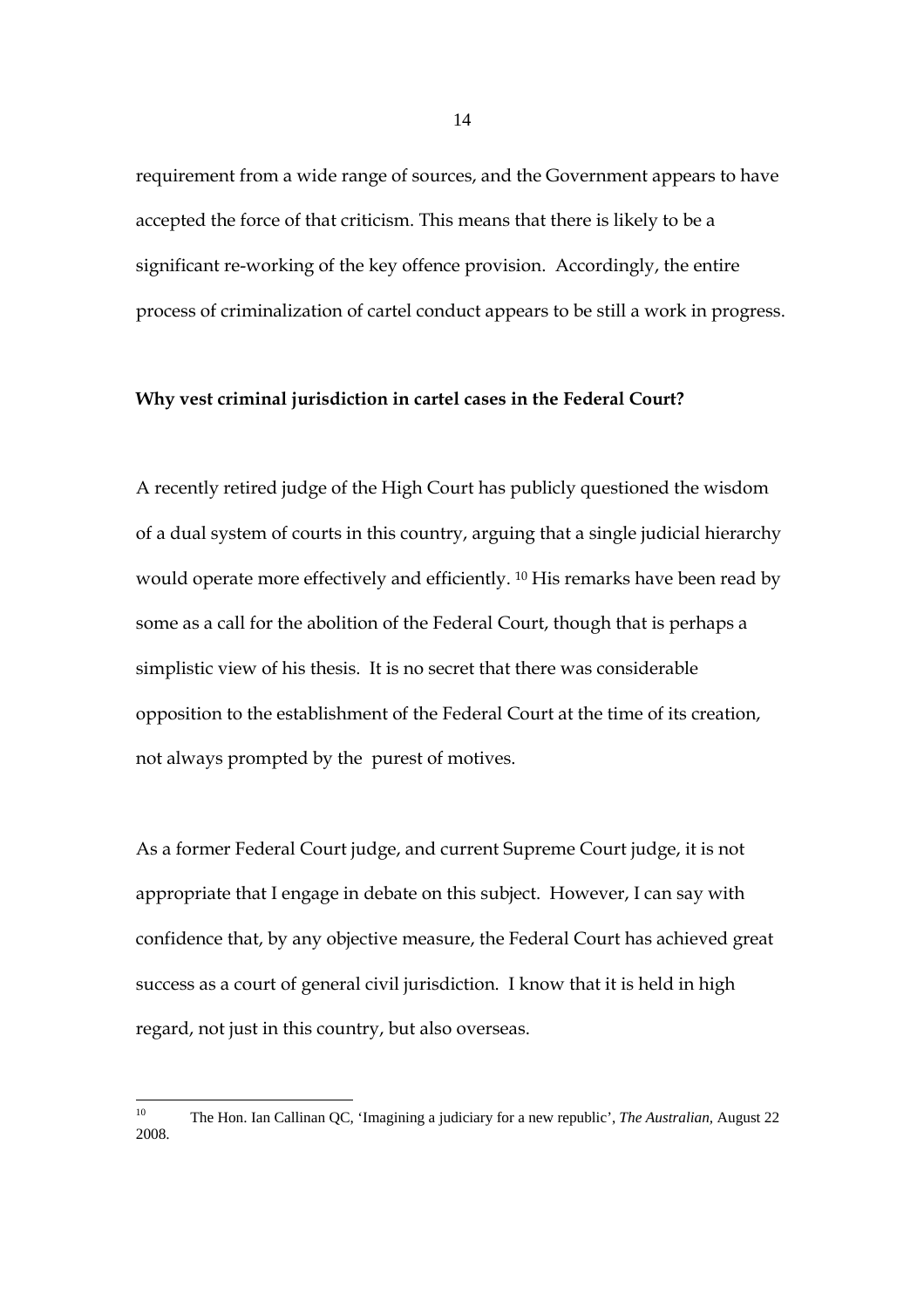Still, the question remains. Should the Federal Court's jurisdiction be expanded so that it takes on not merely those somewhat incidental criminal matters earlier outlined but also crime in the truer sense?

In the context of cartel offences, there are arguments both ways.

In principle, those charged with offences against federal law should all be accorded the same rights and protections when they come to trial. This does not happen at the moment. Federal charges are dealt with in State courts, under State rules of procedure which vary greatly from place to place. The rules of evidence which apply to criminal trials for such offences also vary, sometimes in significant ways.

My former colleagues on the Federal Court will not thank me for saying so but the Court is well-resourced. It has effective case management procedures which can be adapted to criminal trials, and which will facilitate the management of what are likely to be long, costly and extremely hard-fought cases.

A number of Federal Court judges have previously served as State Supreme Court judges, and have significant experience in the conduct of jury trials. Many judges have a particular interest in competition law, and are familiar with the difficult concepts so elaborately developed in Pt IV of the *Trade Practices Act*.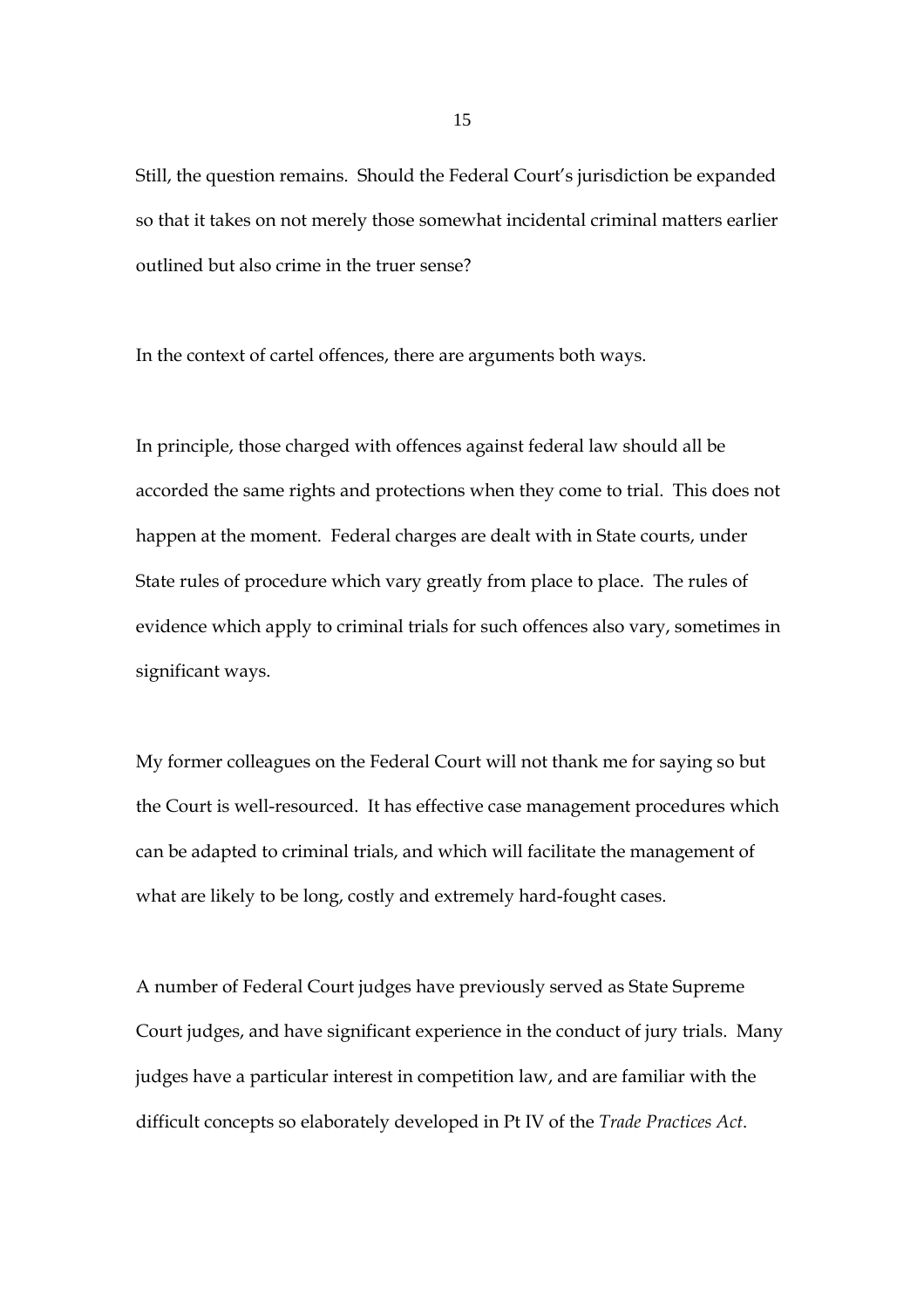They also have a particular expertise in dealing with economic experts of the kind whose evidence is likely to be adduced in trials of this nature.

There is another advantage in conferring cartel jurisdiction upon the Federal Court. There is a greater likelihood of consistency of interpretation if the new offence provisions are dealt with predominantly within the one court, rather than working their way through a series of different courts with different appellate structures.

These are all powerful considerations in support of the current proposal to confer this new indictable criminal jurisdiction upon the Federal Court.

There are, of course, arguments to the contrary. State and Territory judges are, as a general rule, likely to be more experienced than their federal counterparts when it comes to conducting jury trials. That is an important consideration.

Moreover there is an established apparatus within the structure of State and Territory courts for the conduct of all criminal trials. This includes matters leading up to the commencement of the trial, such as bail, committal (though not in all States), and pre-trial hearings. States and Territories also have developed rules of criminal procedure and detailed provisions governing jury empanelment and supervision, and the entire post-conviction appellate process.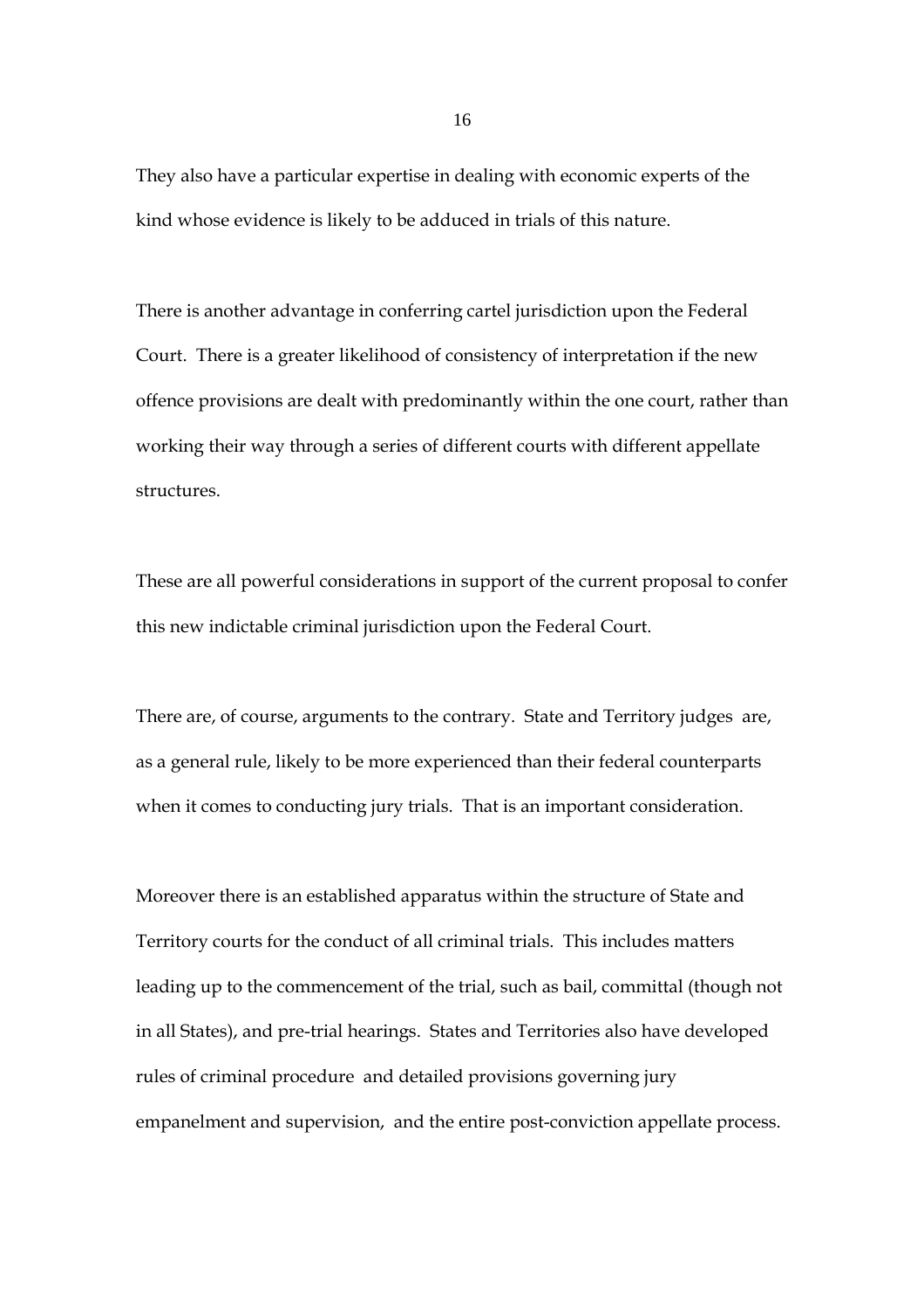The Commonwealth must either adopt State practices in these areas or develop its own procedures.

It should also be said that State and Territory judges regularly deal with Commonwealth offences. They have experience, not always happy, with coping with the labyrinth of federal sentencing law.

Twenty years ago, when I held the position of Commonwealth Director of Public Prosecutions, it was extremely difficult in some States to have Commonwealth matters listed. Even summary prosecutions were given low priority. As for indictable matters, it was almost impossible, in Victoria, to have a Commonwealth case tried in the Supreme Court. That Court confined its trial work to cases of murder and the like. Cases raising immensely difficult issues were left to the County Court. All this was entirely unsatisfactory.

It is pleasing to note the position has since changed. Commonwealth matters are now far more frequently tried in the Supreme Courts of New South Wales and Victoria than they once were. Nonetheless, given a chronic shortage of judges in those courts, there are still delays in getting trials on in both those States. There are also delays in having appeals heard despite the strenuous efforts currently being made to alleviate this problem. A modest incursion by the Federal Court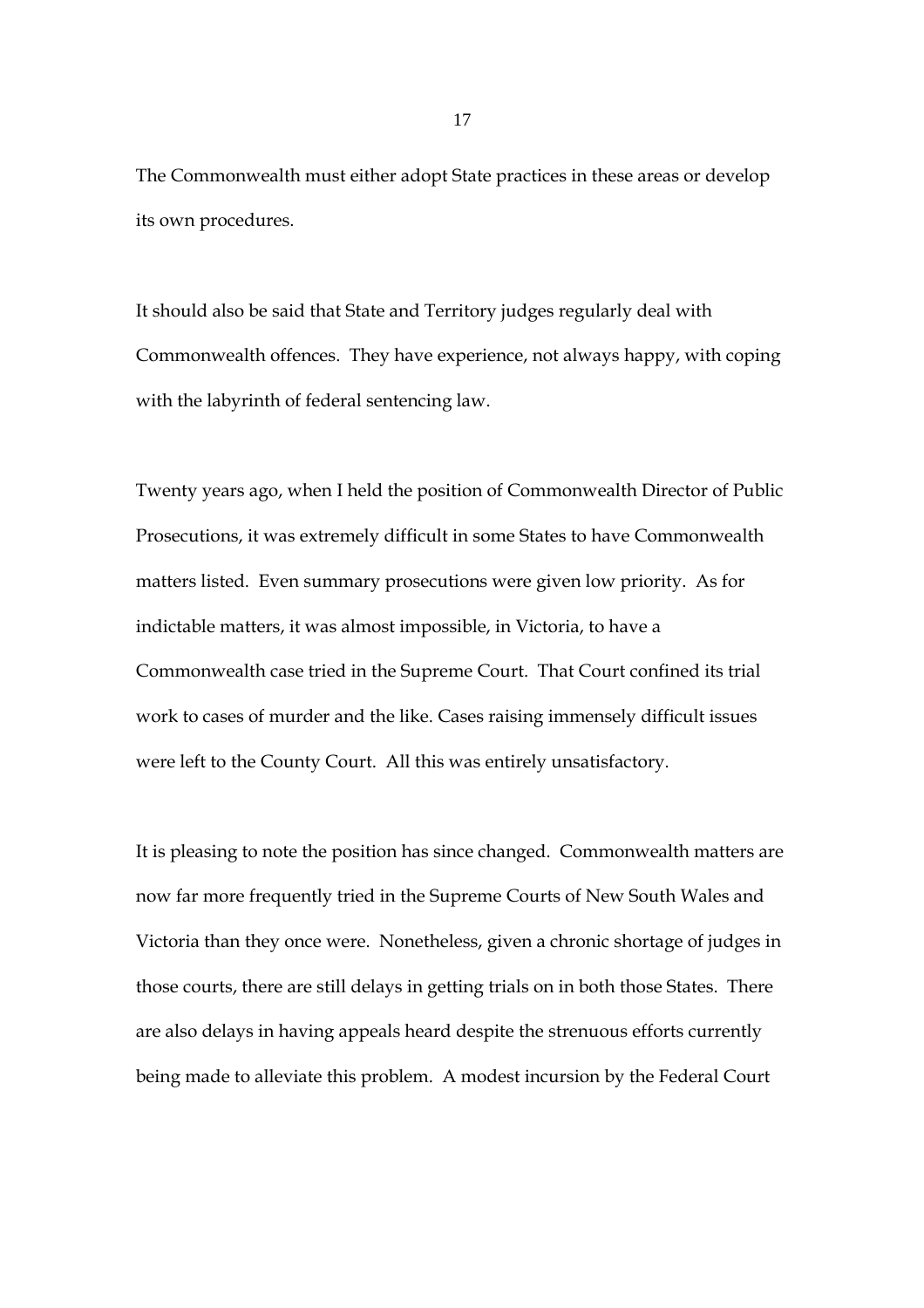into indictable criminal work would no doubt assist in easing some of the pressure currently resting on State courts.

# **Current state of play regarding cartel prosecutions**

It is proposed that criminal cartel trials take place in either the Federal Court or the State and Territory Supreme Courts. It is not altogether clear to me how the choice will be made. Presumably, it will be at the election of the Director of Public Prosecutions. I expect that most, if not all, cartel trials will be conducted in the Federal Court.

As part of its cartels legislative package, the former Government had previously put forward the *Federal Court Amendment (Criminal Jurisdiction) Bill 2006* (Cth). That Bill proposed to introduce into the *Federal Court of Australia Act* provisions relating to pre-trial issues of a procedural nature and the empanelment and keeping of juries. The Bill also contained provisions designed to enable the Court to conduct jury trials and to hear subsequent appeals in relation to them. It proposed consequential amendments to a host of other federal statutes including for example, the *Proceeds of Crime Act 2002*, the *Transfer of Prisoners Act 1983*, the *Director of Public Prosecutions Act 1983* and the *Mutual Assistance in Criminal Matters Act 1987*.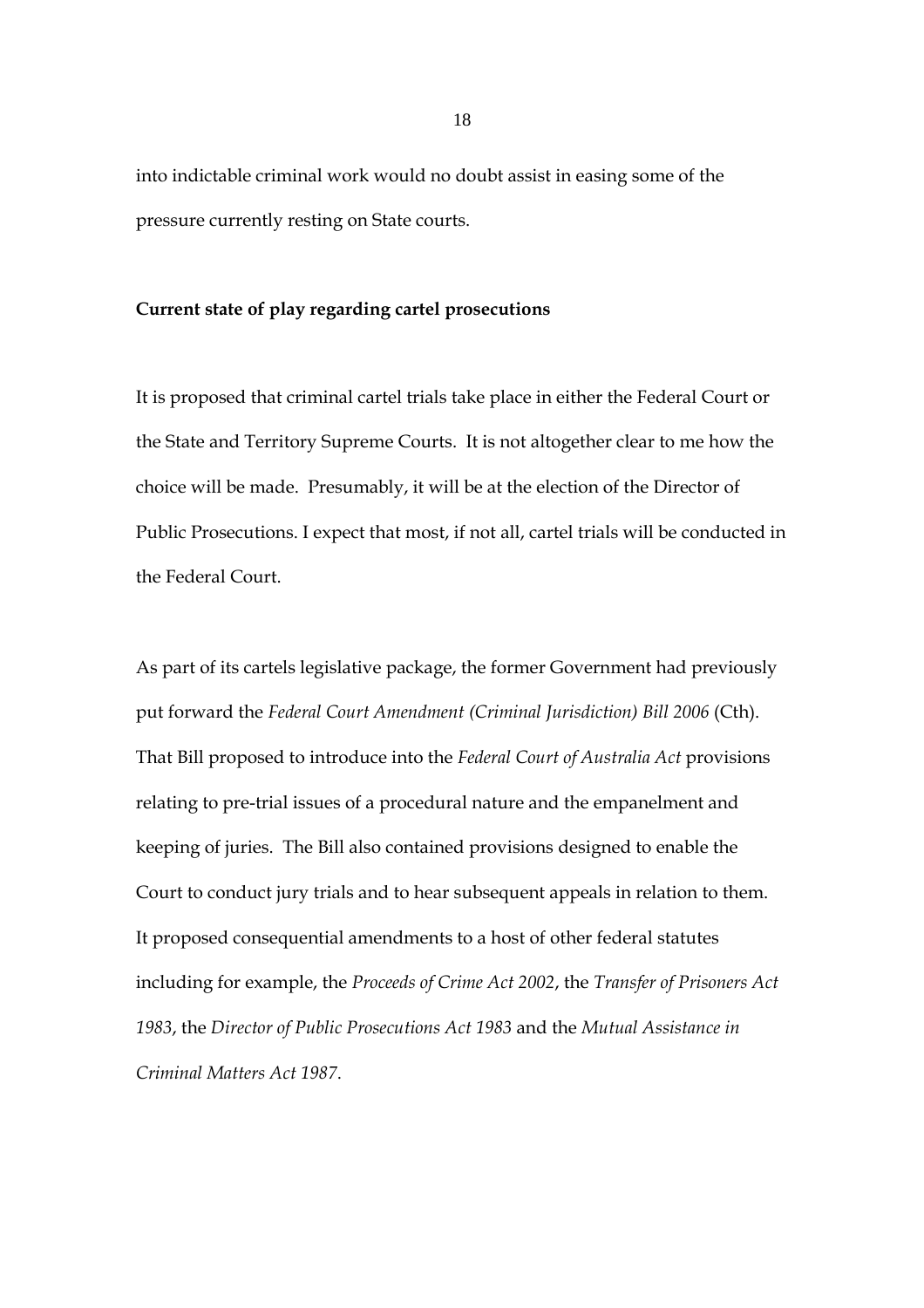Of fundamental importance are the changes that will have to be made to enable the Federal Court to conduct jury trials, in accordance with the requirements of s 80 of the Constitution.

The status of that Bill is not clear to me. What is apparent, however, is that a similar bill will be required if the Government is to proceed with its proposed cartel legislation.

The changes contemplated are complex and varied. It is not simply a matter of enacting new laws, or amending old ones. Numerous administrative changes will also have to be effected.

For example, decisions will have to be made as to whether the Commonwealth should enact its own bail provisions. The vexed question of committals will have to be addressed. If they are to be retained, will they be conducted by State courts? It would be difficult to vest this function in the Federal Magistrates' Court, even assuming that that Court survives as a separate body. A committal proceeding involves the exercise of administrative, and not judicial, power. There would be questions as to whether the exercise of administrative power of that kind, vested in a Ch. III court, is compatible with its exercise of federal judicial power. It should also be remembered that Federal Magistrates tend to be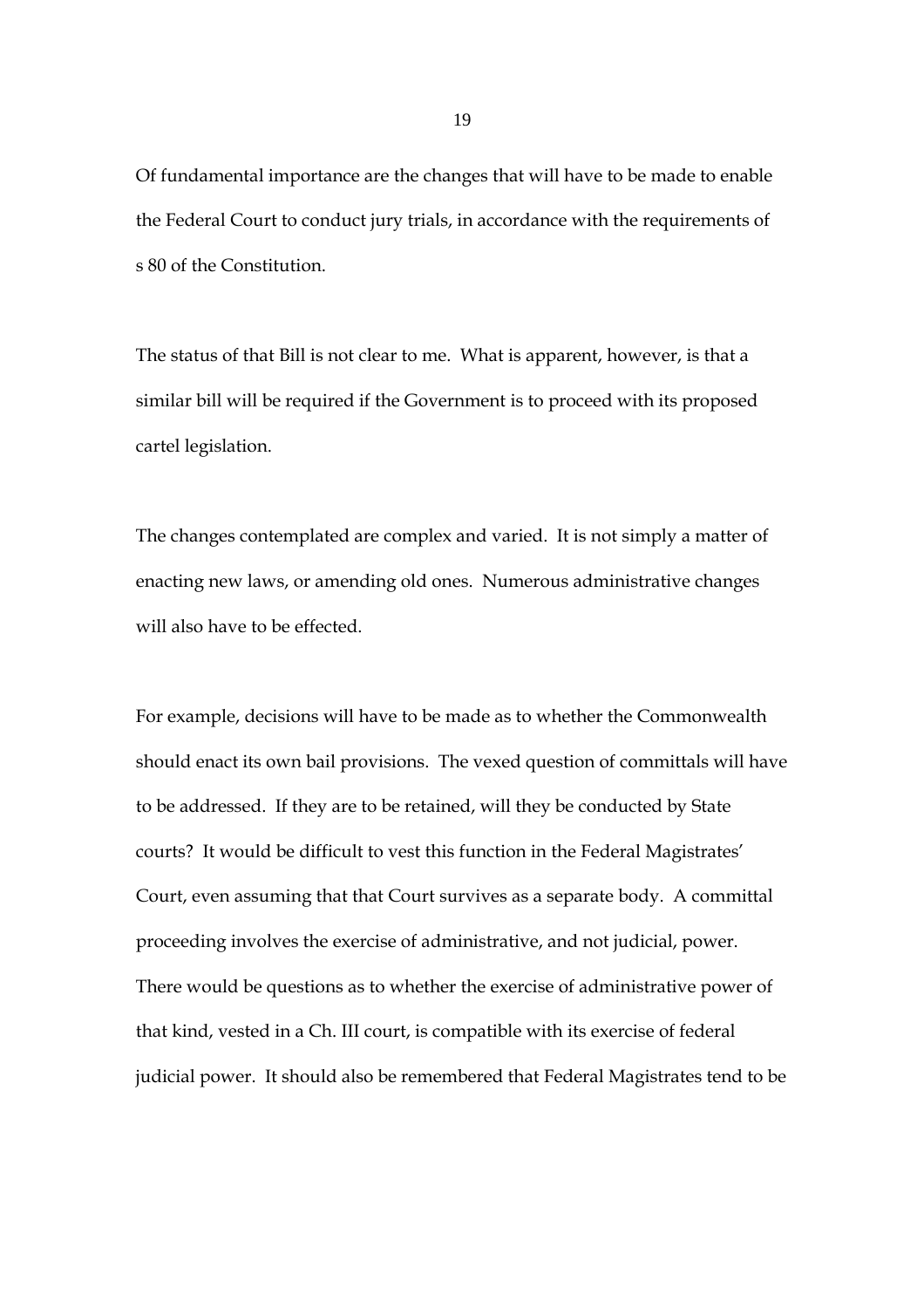experienced in family law matters. They are unlikely to have any great familiarity with, or deep understanding of, the criminal law.

It is also important to remember that any expansion of the role of the Federal Court into indictable jurisdiction will necessitate a close examination by that Court of the rules of criminal procedure which will govern such trials. Presently, each State and Territory has its own detailed laws governing these matters. Terminology varies. The rules governing issues such as joinder and severance of counts, separate trials, pre-trial disclosure of defences, and a host of other issues are by no means the same. Indeed, in some ways these differences are becoming more pronounced. Of course, the Federal Court could simply apply those rules which operate in the relevant State or Territory in which the trial is to be conducted. However, even if that were to be done, the co-operation of the States and Territories would need to be obtained, both in relation to the drafting of their own legislation and in relation to the interplay between their own courts, Local or Magistrates', and the Federal Court.

In addition, picking up State and Territory laws could provoke constitutional issues. For instance, an accused charged before the Federal Court with a particular federal offence may have different substantive and procedural rights depending upon the State or Territory in which the offence is alleged to have been committed. Most notably, in Victoria and the Australian Capital Territory,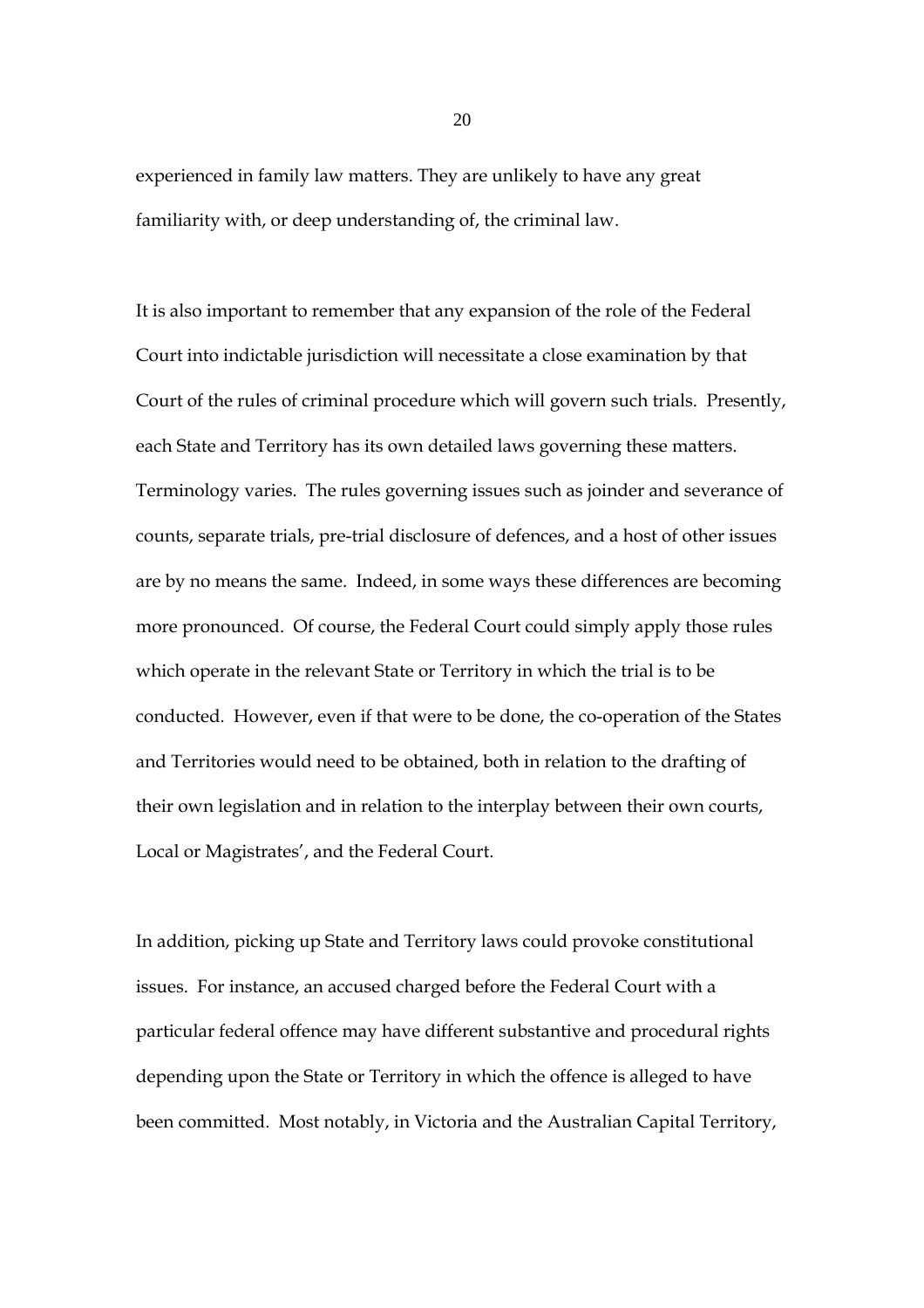the accused might be able to benefit from a host of human rights provisions not operating at a federal level. Similarly, inconsistencies could arise in relation to the prosecution's rights and obligations, depending upon the procedural legislation of the State or Territory in which the prosecution originates.

It is possible to illustrate some of the practical difficulties that will need to be addressed by taking the apparently simple example of bail. For instance, in federal prosecutions of criminal cartel offences:

- should bail applications continue to be heard in State or Territory Magistrates and Local Courts or should the Federal Court, or Federal Magistrates Court, play a role in this process?
- If the State and Territory Courts continue to deal with bail, are there any issues in relation to the power of such courts to bail and order an accused to appear before the Federal Court? Which court should review such bail orders: the Federal Court or the relevant Supreme Court?
- In either case, what arrangements might need to be made with State and Territory authorities regarding the transportation of accused persons from remand centres to the Court? In some States and Territories this has been outsourced to private firms. Will the Commonwealth need to make its own contractual arrangements with these providers? Or could those arrangements currently made by relevant States or Territories be applied?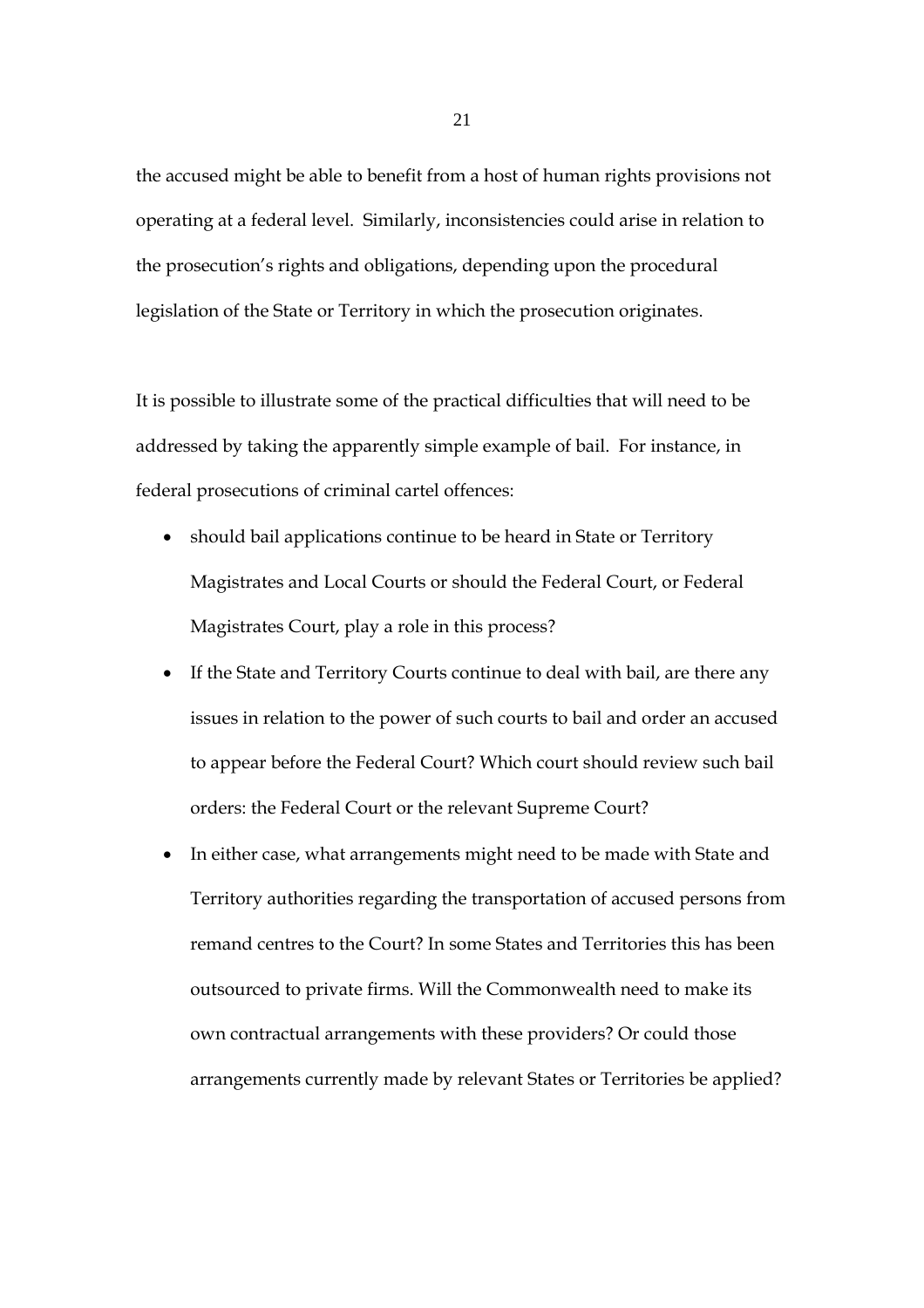• How should repeated bail applications be managed? Should the legislation leave it to the discretion of the Court or should the accused be required to show special or exceptional circumstances to seek bail once an application for bail has been refused?

In addition, as it was not envisaged that the Federal Court would hear indictable offences when the current Court buildings were designed, significant changes will need to be made to court rooms to allow for jury trials to take place. Associated changes will also have to be made to existing staffing arrangements. New case-management systems will have to be adopted to respond to the different demands that dealing with criminal defendants and juries will introduce to a Court whose trial experience to date has been strictly civil.

# **Steps being taken by the Federal Court to address these difficulties**

Since the cartel proposal was first seriously mooted, the Federal Court has been actively making arrangements to allow for as smooth a transition as possible. The Court has established a Criminal Procedure Committee comprising a number of judges with criminal experience, which has met on a number of occasions since May 2006.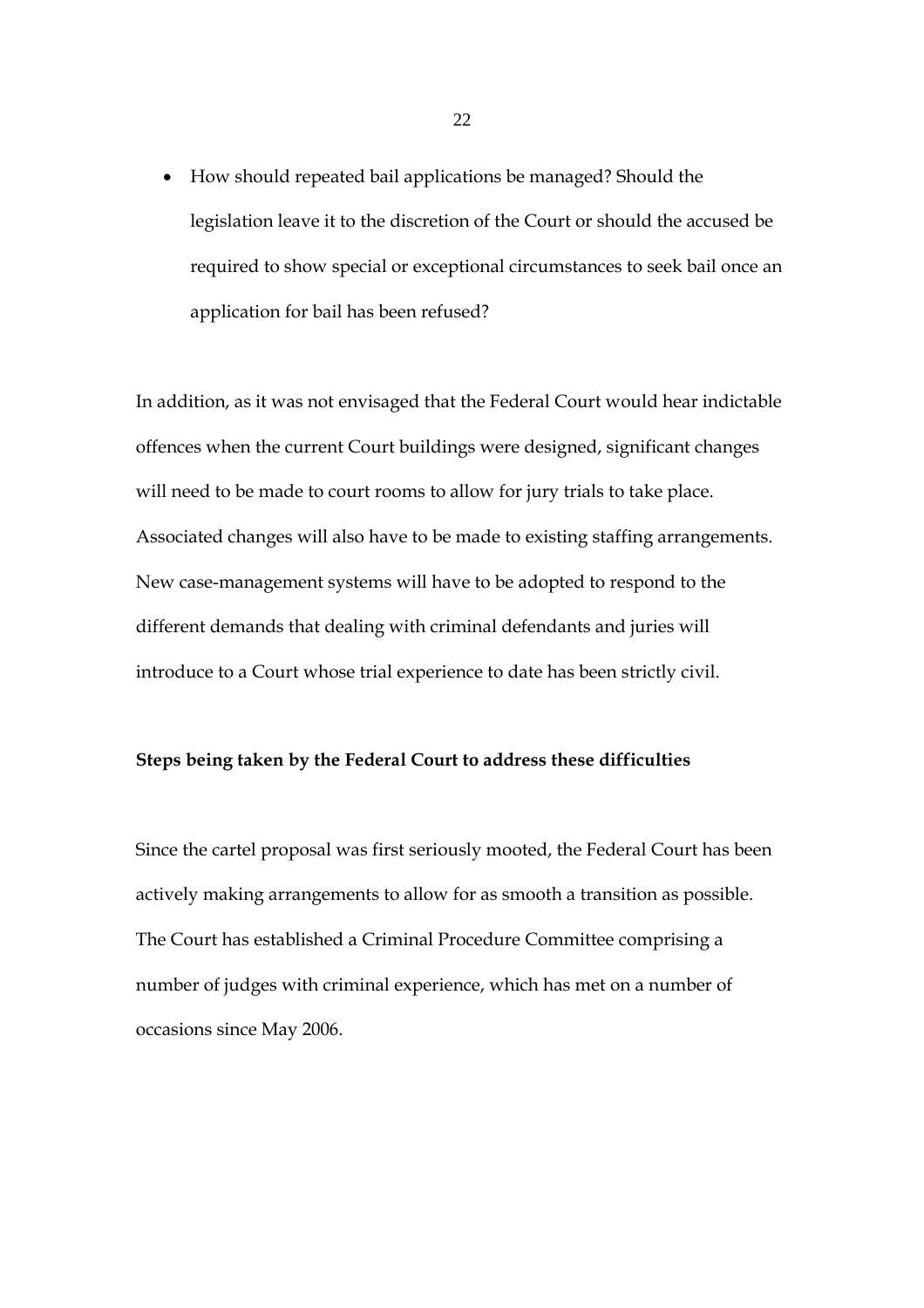The Committee was established to oversee the implementation of the criminal jurisdiction within the Court, and to provide advice to those engaged in drafting the relevant provisions pertaining to the Court. To this end, the Committee has considered and provided comments to the Attorney-General's Department on the proposed legislation. It has also provided comments on related issues.

As I understand it, the Court intends to develop new Rules of Court and procedures for the conduct of criminal proceedings. It also intends to promote further judicial education, acquire additional library and electronic resources, improve registry facilities and administrative arrangements, and implement changes to the Court's electronic case management system.

#### **The future of federal criminal jurisdiction – the United States experience**

The conferral of indictable jurisdiction on the Federal Court in relation to cartel offences might potentially lead to an expansion of its criminal jurisdiction in other areas. Some examples readily suggest themselves. Tax fraud is a prime example. So too are the various *Corporations Act* offences.

As matters stand, there is little prospect that the Federal Court will, in the short term, assume a major role in the conduct of federal criminal trials. The vast bulk of such trials involve either drugs or fraud upon the Commonwealth. These are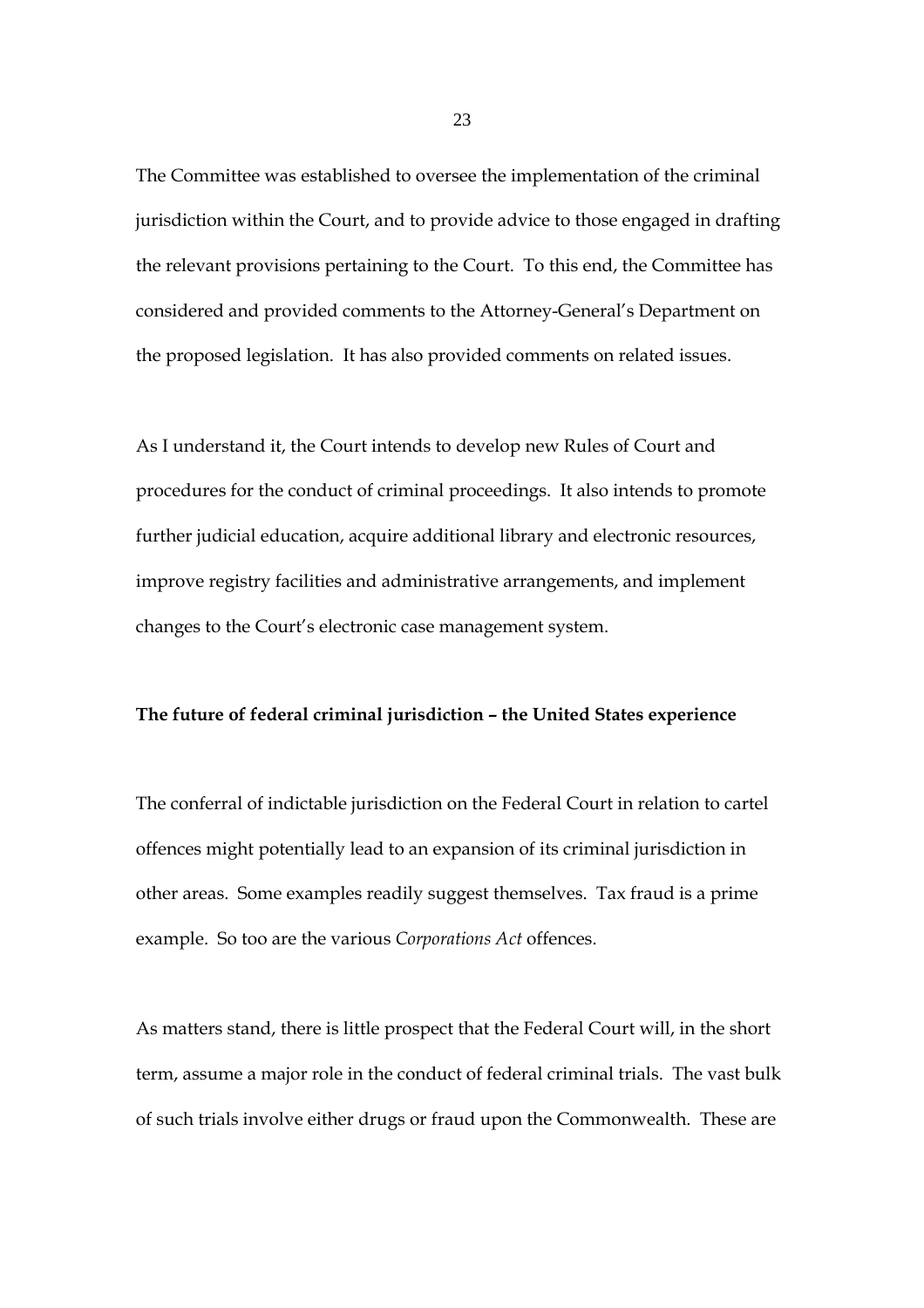routinely dealt with by State and Territory courts, and there is not the slightest possibility that the Federal Court, as presently constituted, would have the capacity to take them on.

The position might be different in relation to crimes under Commonwealth law that have a particular national significance. I refer to terrorism, and crimes against humanity as just two examples.

If the Federal Court were, at some point in the future, to be given broader criminal jurisdiction beyond that of cartel offences, consideration would have to be given to problems associated with the duality of criminal courts. In that event, lessons could be drawn from the experience in the United States.

Just as in Australia, criminal offences in the United States exist under both federal and state law. Federal offences are tried in the federal district courts, and state offences in the state courts. Some criminal offences in the United States are exclusively federal, however, the vast majority are "dual jurisdiction" crimes; in the sense that the same conduct can be characterised as criminal under both federal and state law.

As in Australia, the number of federal offences has been increasing rapidly in the United States. Congress has passed a number of federal laws that seemingly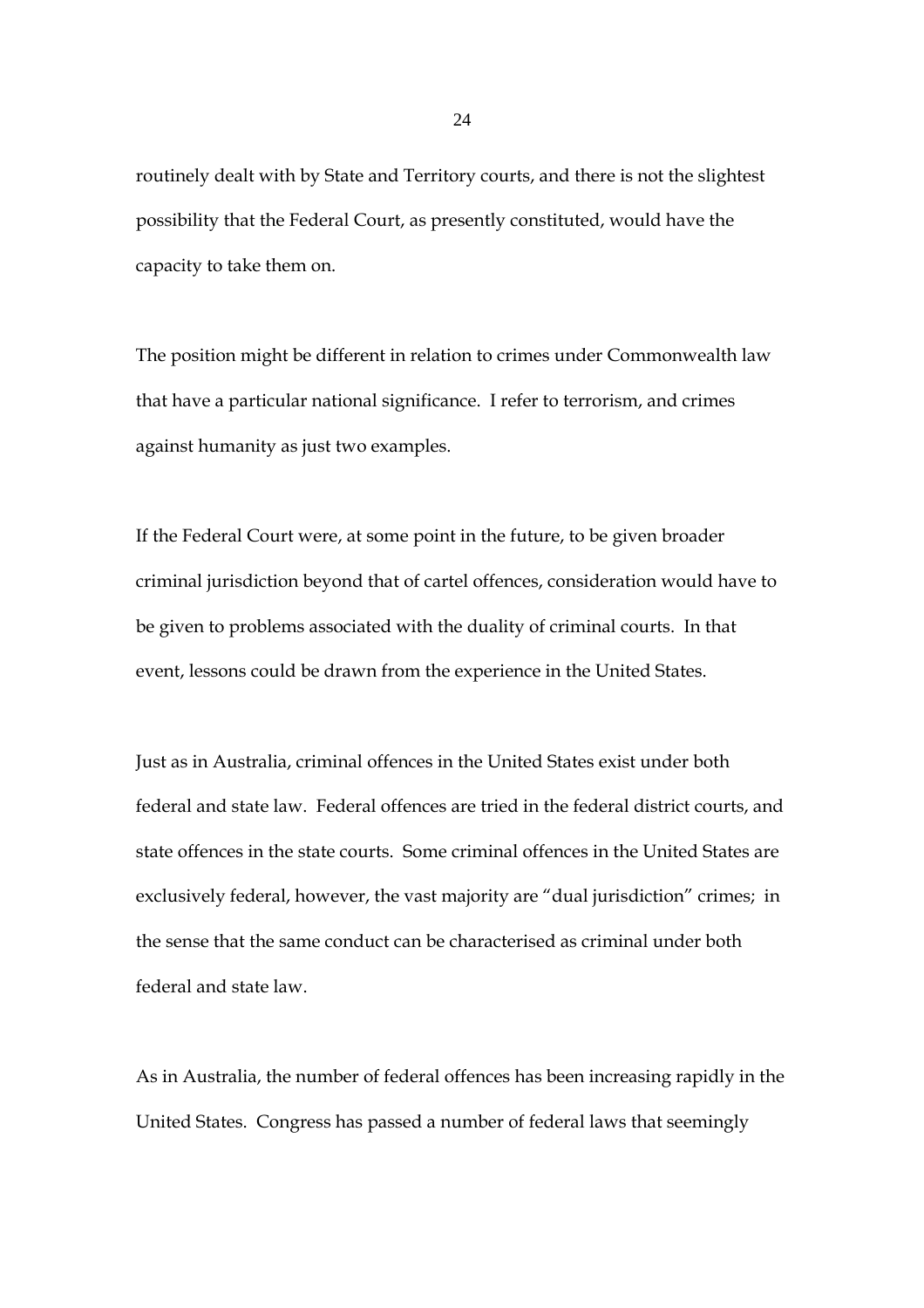overlap with state laws, such as the *Anti-Car Theft Act 1992* and the *Child Support Recovery Act 1992*. It has also enacted new laws on arson, narcotics and dangerous drugs, guns, money laundering and reporting, domestic violence, environmental transgressions, career criminals and repeat offenders. As a result, the number of criminal prosecutions in federal courts increased by 15 per cent in 1998 alone.11

Under what is known as the "dual sovereignty doctrine", a crime under both federal and state law is not considered to be the same offence "no matter how identical the conduct" is that those laws proscribe.<sup>12</sup> This doctrine has long permitted the Federal and State Governments in the United States to initiate separate prosecutions in relation to what would otherwise be the same offence. The principle of double jeopardy does not apply in these circumstances.

The effect of the dual sovereignty principle is that an accused can receive two separate jail terms in state and federal prisons if convicted in both systems. However, the court in imposing sentence after the second of the two convictions, must take into consideration and give credit for the time served or being served by the accused in another system for the same underlying conduct.13 A famous example of the dual sovereignty principle is the Rodney King case, in which an

 $11$ 11 Rory K Little, Myths and Principles of Federalization' 46 *Hastings Law Journal* 1029 at 1031<br><sup>12</sup> *Texas v Cobb* 532 US 162 2001.<br><sup>13</sup> See, for example, *Covington v US* (DNJ 2008) 2008 WL 1826813.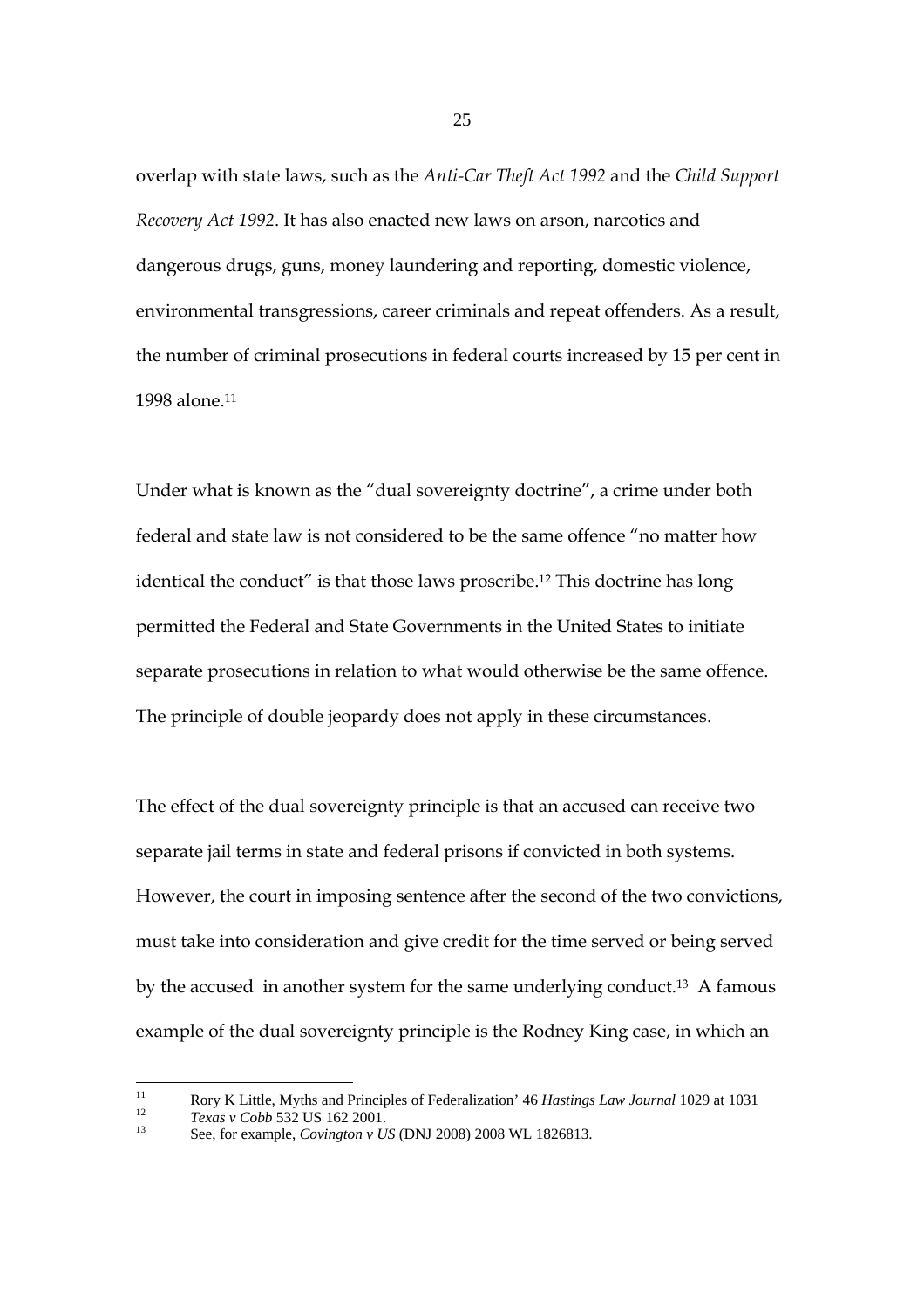African-American motorist was stopped and repeatedly bashed by Los Angeles Police Officers after being chased for speeding. The assaults were filmed by a passer-by and broadcast to the world. Four police officers were acquitted of Mr King's assault in a California state court. However, two of them were subsequently convicted of violating his civil rights in a federal court in California.

There are often tensions between the state and federal systems as to which jurisdiction will prosecute an individual. There are also "turf wars" between prosecutors. Generally, a defendant will only be prosecuted once even where the conduct offends both state and federal law. The decision as to whether the state and federal authorities both prosecute an offender, and, if there are to be both federal and state prosecutions, who goes first, is left to the discretion of the prosecutors. Ultimately, the decision turns on the nature and importance of the crime, the relative advantages and disadvantages of each forum (for instance, a state might have a particular rule that would allow certain evidence that might be inadmissible in a federal court), and the type of punishment available in the forum. Often, the better-resourced federal authorities are able to bring their prosecutions in advance of, if not instead of, the states.

It seems that defendants generally fear federal prosecutions more than state prosecutions. Federal sentences tend to be significantly longer, though this is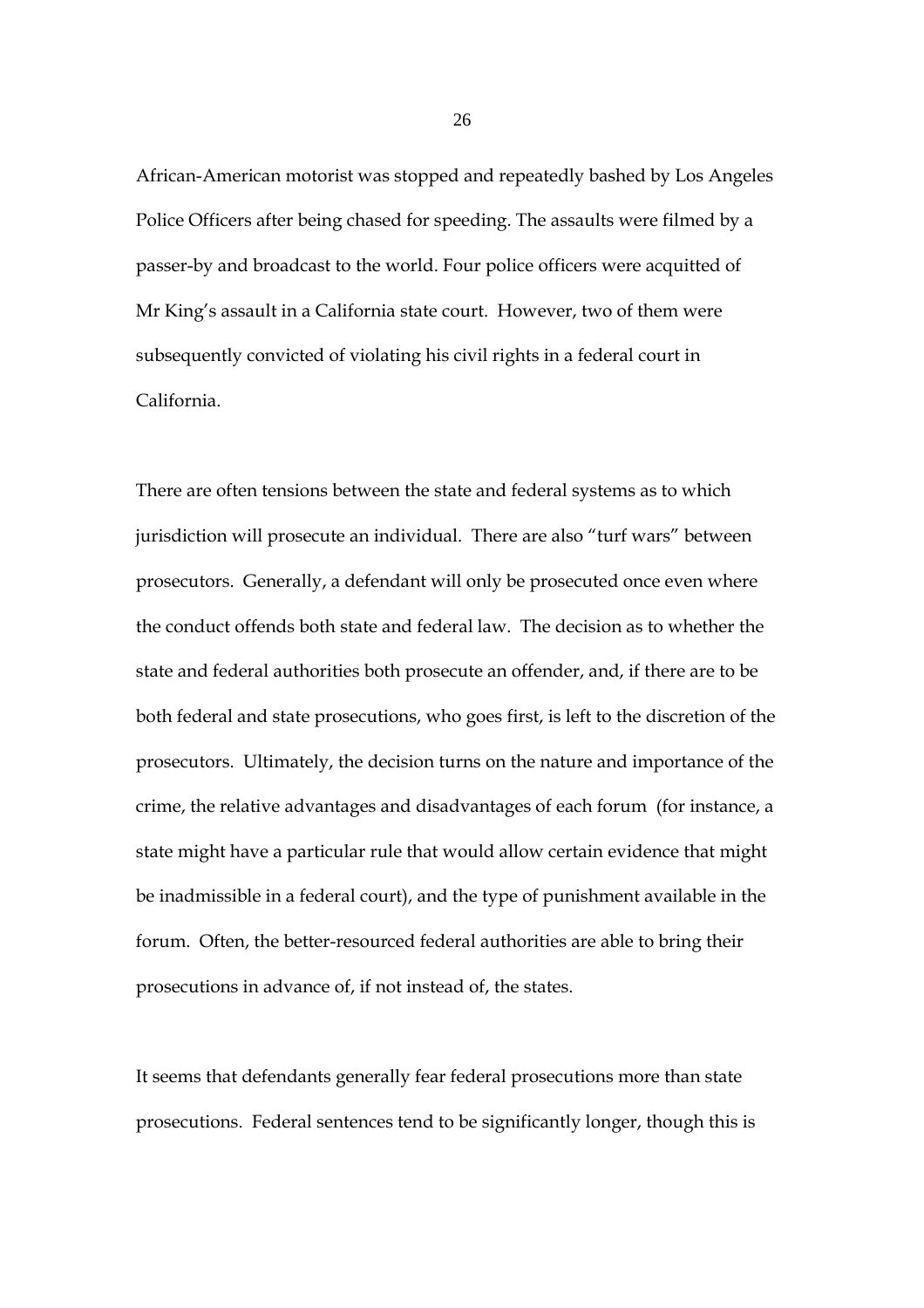balanced by the fact that federal prisons are regarded as vastly better than their state equivalents.

That said, enforcement of criminal laws has traditionally been a matter handled by the states. The increasing federalisation of the United States criminal justice system has been criticised. Former Chief Justice William Rehnquist said: "Federal courts were not created to adjudicate local crimes … The trend to federalize crimes that traditionally have been handled in state courts not only is taxing the judiciary's resources and affecting its budget needs, but it also threatens to change entirely the nature of our federal system."14

However, the increasing federalisation of criminal law enforcement also has its supporters. Professor Rory Little, of the University of California, Hastings College of law, argues that the trend protects against the incapacity of states to catch and prosecute all criminals. If the quality of justice is better in the federal courts, as it almost invariably is, "then problems of crime cannot be ignored federally while state criminal justice slowly sinks and justice fails".15

 $14$ 14 William Rehnquist, The 1998 Year-End Report on the Federal Judiciary, 11 Fed Sent R 134  $(1998)$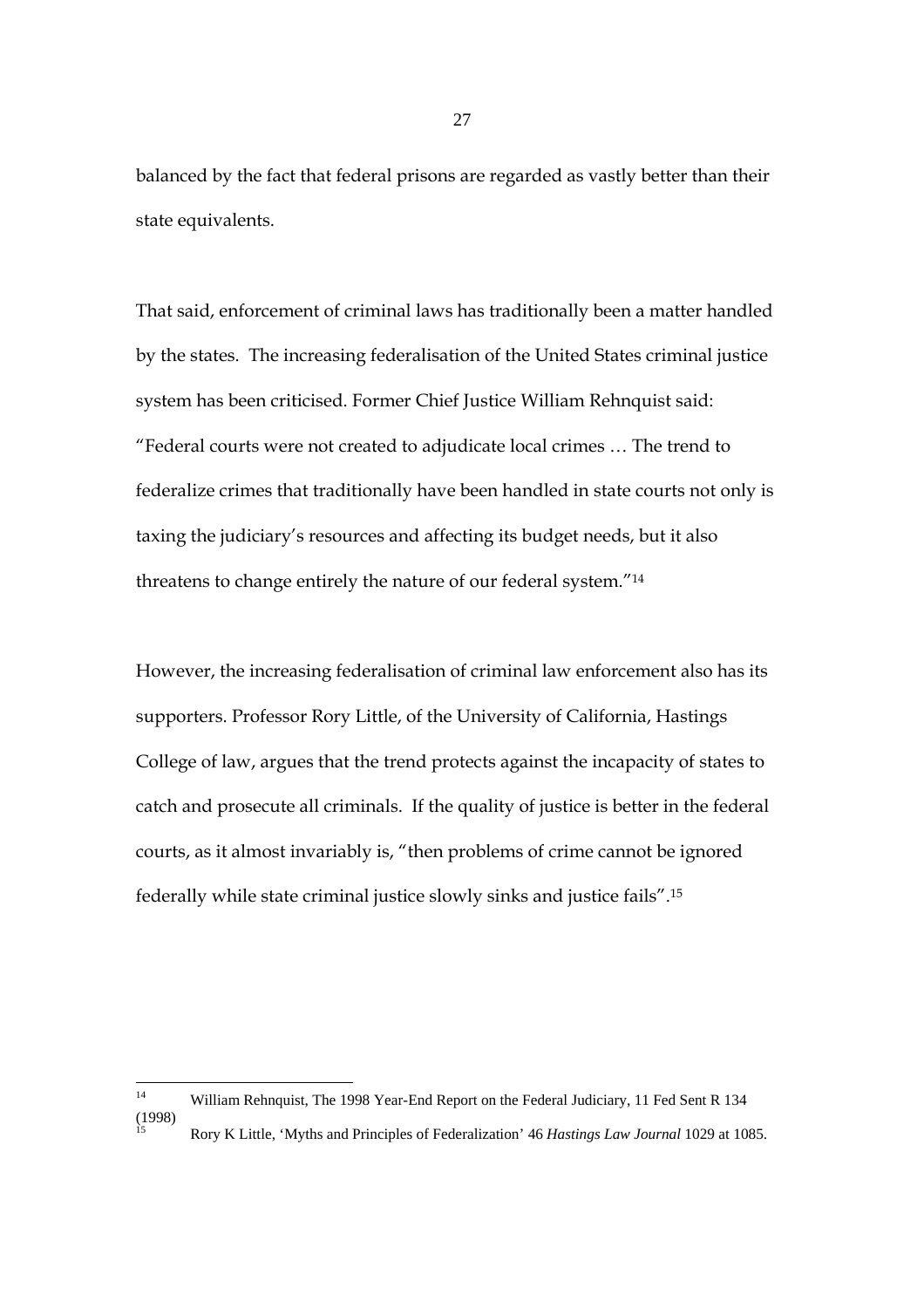## **Conclusion**

As matters presently stand, the idea of establishing a separate federal criminal court system in Australia is simply not viable. There is, however, a case for conferring upon the Federal Court a limited indictable jurisdiction extending beyond cartel cases, and into other areas where that Court has particular expertise. I include in that category tax fraud and serious offences under the *Corporations Act*.

If such a jurisdiction is conferred upon the Court, it would make sense to make it concurrent rather than exclusive. That allows for the possibility of a joint trial of state and federal offences where that is appropriate. The Federal Court could not, as matters stand, conduct such a trial. I should add, however, that it would be unlikely, in the sorts of cases that I am discussing, that state charges would be brought in conjunction with federal charges.

The Australian Law Reform Commission in its recent report, *Same Crime, Same Time: Sentencing of Federal Offenders (2006),* recommended that the original jurisdiction of the Federal Court be expanded to hear and determine proceedings in relation to nominated federal offences where the subject matter of the offences